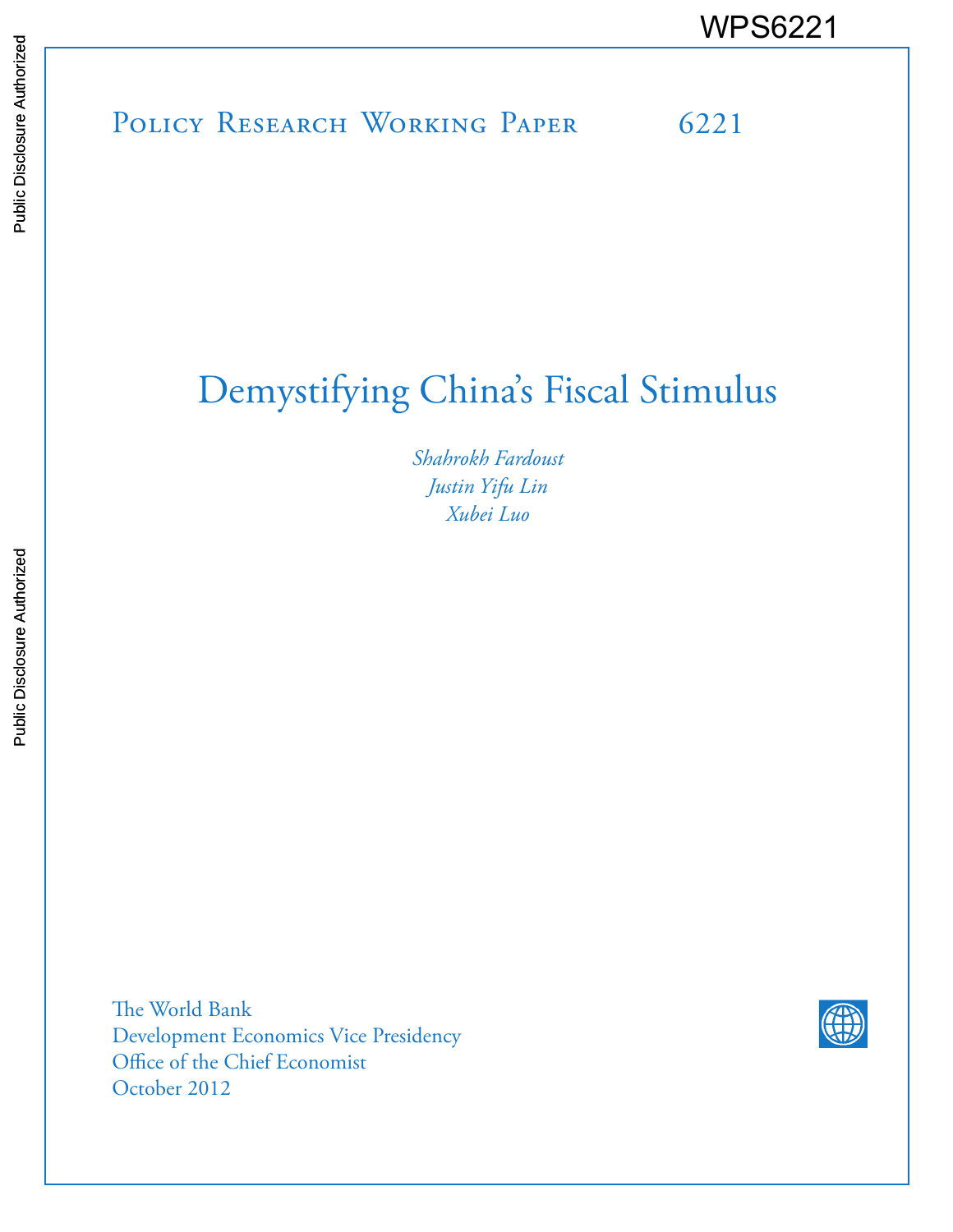#### **Abstract**

China's government economic stimulus package in 2008- 09 appears to have worked well. It seems to have been about the right size, included a number of appropriate components, and was well timed. Its subnational component was designed to maximize the impact of the stimulus package on the economy and minimize the potential procyclical elements that are usually built into subnational fiscal mechanisms in federal countries. Moreover, China's massive fiscal stimulus played an important role in the overall recovery of the global economy. Using a simple analytical framework, this paper focuses on two key factors behind the success of the stimulus: investments in bottleneck-easing infrastructure projects and countercyclical nature of subnational spending based on the assumption that well-chosen infrastructure projects could improve business climate and thereby crowd in the private investment. The paper

concludes that the expansionary subnational government spending played a key role in strengthening the overall impact of the stimulus and sustaining growth. It also highlights the importance of public investment quality and cautions about the sustainability of local government financing through the domestic banking system and increases in local governments off balance sheet or contingent liabilities. These lessons may be of particular relevance today for China, as well as other countries, in formulating policy response to another global economic slowdown or crisis, possibly as a result of the Eurozone turmoil. For China, investing in urban infrastructure and green economy, as well as in higher quality and better targeted social services, will be crucial for improving income inequality and inducing a more inclusive growth path.

This paper is a product of the Office of the Chief Economist, Development Economics Vice Presidency. It is part of a larger effort by the World Bank to provide open access to its research and make a contribution to development policy discussions around the world. Policy Research Working Papers are also posted on the Web at http://econ.worldbank.org. The authors may be contacted at sfardoust1@gmail.com and xluo@worldbank.org.

*The Policy Research Working Paper Series disseminates the findings of work in progress to encourage the exchange of ideas about development*  issues. An objective of the series is to get the findings out quickly, even if the presentations are less than fully polished. The papers carry the *names of the authors and should be cited accordingly. The findings, interpretations, and conclusions expressed in this paper are entirely those of the authors. They do not necessarily represent the views of the International Bank for Reconstruction and Development/World Bank and its affiliated organizations, or those of the Executive Directors of the World Bank or the governments they represent.*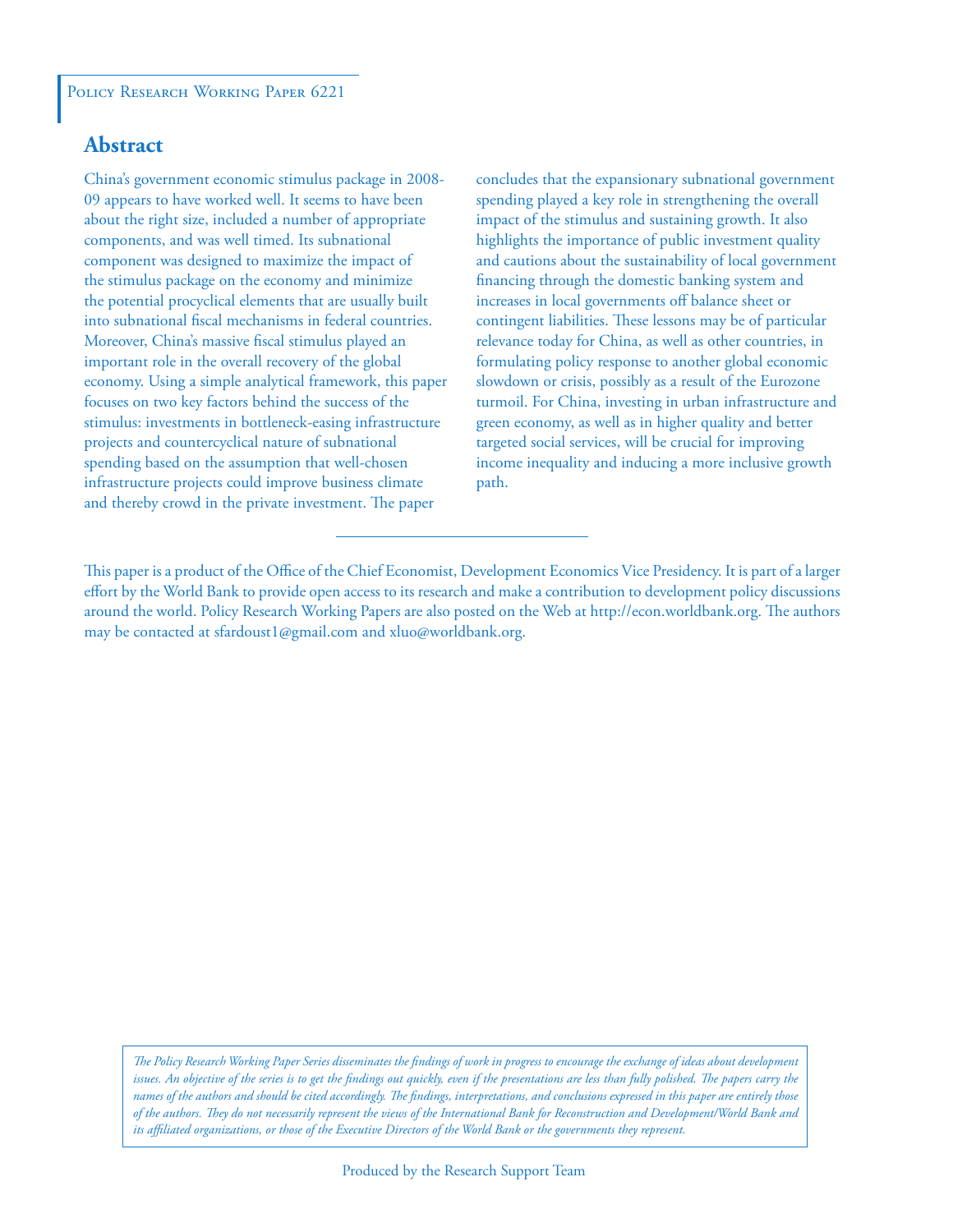### **DEMYSTIFYING CHINA'S FISCAL STIMULUS**

Shahrokh Fardoust, Justin Yifu Lin and Xubei Luo<sup>[\\*](#page-2-0)</sup>

JEL codes: E22, E62, H5, H7, H12.

 $\overline{\phantom{a}}$ 

Key words: China; Fiscal Stimulus; Infrastructure; Economic Crisis.

<span id="page-2-0"></span><sup>\*</sup> Shahrokh Fardoust is former Director, Strategy and Operations, Development Economics, the World Bank, [sfardoust1@gmail.com.](mailto:sfardoust1@gmail.com) Justin Yifu Lin is former Chief Economist and Senior Vice President, Development Economics, the World Bank, and currently Professor of Economics at the China Centre for Economic Research at the Peking University, [justinlin@ccer.pku.edu.cn;](mailto:justinlin@ccer.pku.edu.cn) Xubei Luo, Senior Economist, the World Bank, [xluo@worldbank.org.](mailto:xluo@worldbank.org) The authors would like to thank Ahmad Ahsan; Jean-Jacques Dethier; Chorching Goh; Professor Ross Harrison, Georgetown University; V.J. Ravishankar: David Rosenblatt; and Min Zhao for their very useful comments. The views expressed here are the authors', and do not reflect those of the World Bank, its Executive Directors, or the countries they represent.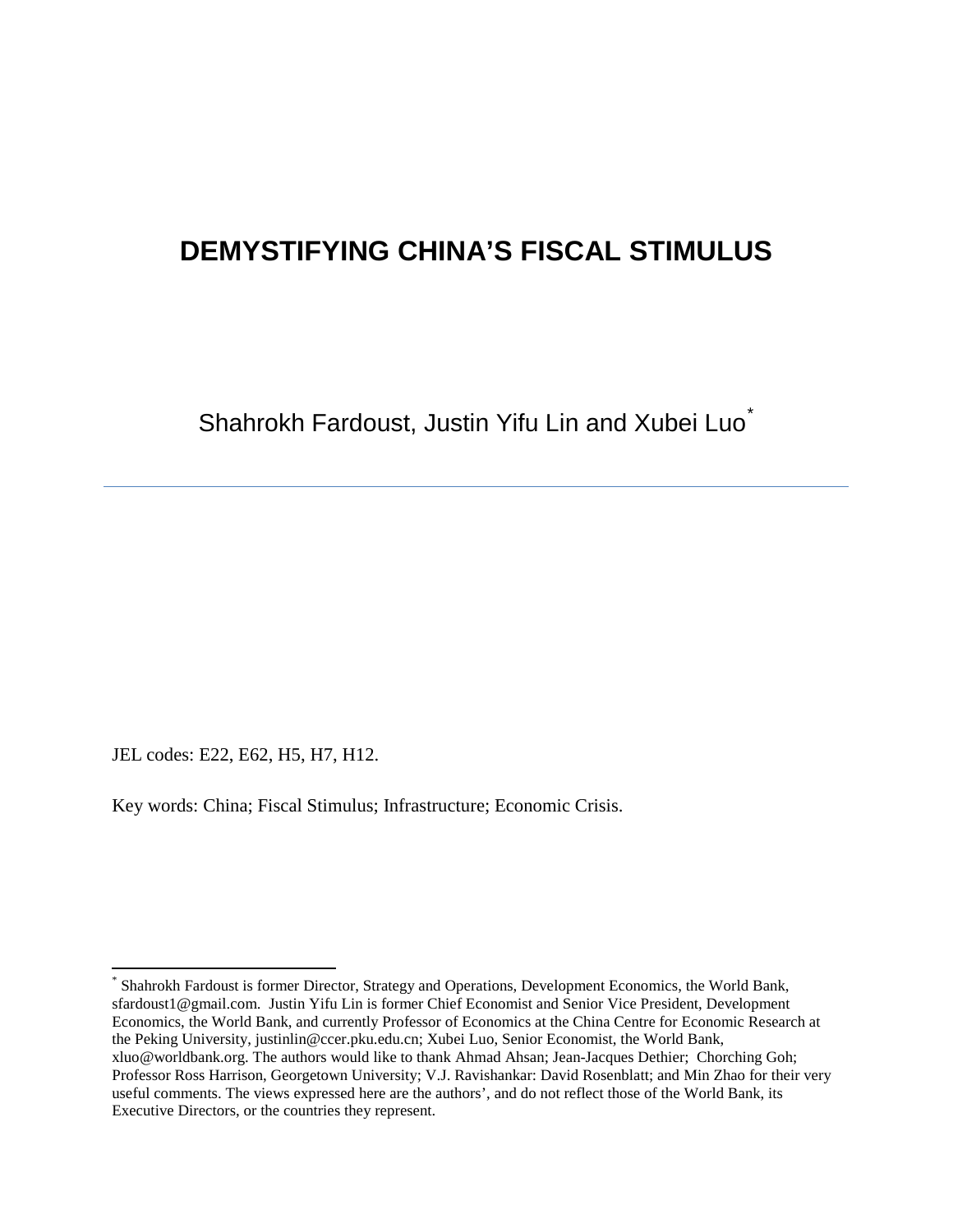#### **Introduction**

In 2008–09 the world economy experienced the sharpest downturn since the Great Depression. The annual pace of world GDP growth fell from 5.4 percent in 2007 to 2.8 percent in 2008, and output shrank 0.6 percent in 2009. In the advanced economies, economic activity came to a sudden halt in 2008 and fell 4 percent in 2009. Growth in the volume of world trade, which had been increasing by about 9 percent a year before the global recession, slowed to 2.5 percent in 2008 and fell more than 10 percent in 2009, its first decline since 1982.

Economic growth in many emerging and developing economies was adversely affected by the global recession. Despite unprecedented countercyclical fiscal and monetary policies in many countries, their aggregate annual growth fell from 8.7 percent in 2007 to 6.0 percent in 2008 and 2.8 percent in 2009. As of mid-2012, with the U.S. economy recovering only gradually and the sovereign debt crisis in Europe continuing to sap confidence, the global economy remains in distress, with uncertainty about the future still looming large (IMF 2012c).

As a result of a coordinated policy response by the world's largest economies, the global economy seemed to be on a path to recovery in 2010. The recovery has been weak and fragile, however, with global growth slowing from more than 5 percent in 2010 to about 3.5 percent in 2011. Growth in the advanced economies slowed to just 1.5 percent in 2011 and is expected to decelerate further in 2012.

In contrast, growth in emerging and developing economies remained above 6 percent, though it is expected to decelerate in 2012, supporting global growth. These economies accounted for 60– 70 percent of overall global growth between 2009 and 2011. Much of this growth came from China, where output rose by about 13 percent a year between 2005 and 2007. Growth slowed to about 9.7 percent in 2008–10 and 9.2 percent in 2011 and is expected to reach just around 8 percent in 2012 as a result of the slowdown in the world economy and tightening of monetary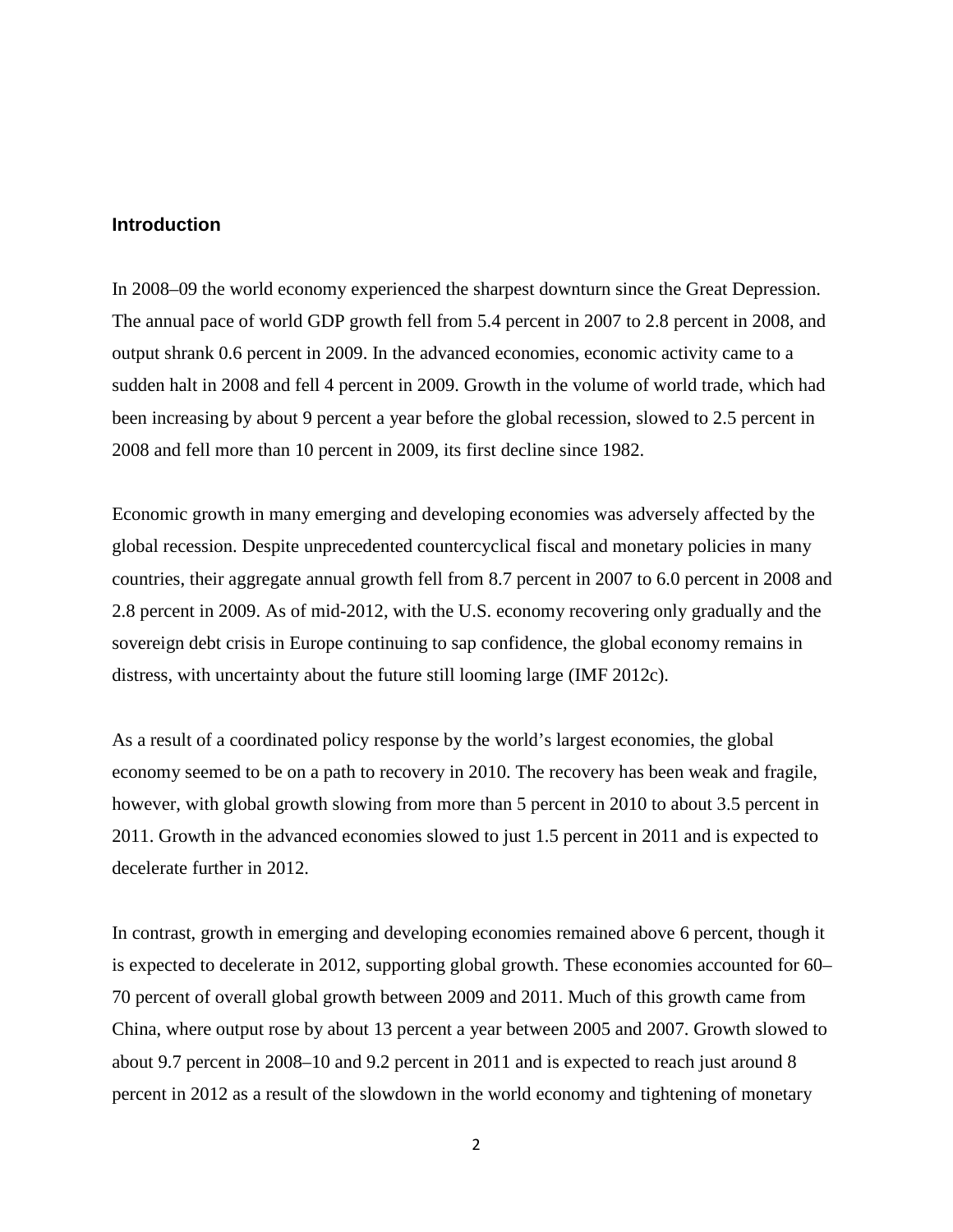policy in response to inflationary pressures. Nevertheless, an additional stimulus package may become necessary if the Euro area problems turn into a full-fledged crisis.

The focus of this paper is China's fiscal policy response, which prevented a recession in China and played an important role in the overall recovery of emerging and developing economies since 2008–09. The paper also analyzes China's subnational fiscal response in support of its overall policy response.

China's economy has continued to expand rapidly until mid-2012, driven to a large extent by the development of the private sector. Exports were hit hard by the global crisis, slowing activity sharply during 2008. However, a rapid and sizable countercyclical policy response, as well as quick adjustment in the labor market, helped accelerate growth in 2009, positioning China to play a leading role in the global recovery.

In contrast to what happened in many countries where government stimulus spending crowded out private investment and consumption and the central government's expansionary fiscal policy was mostly offset by the procyclical contraction of expenditure at the subnational levels, China's stimulus generated large multiplier effects on overall output, in part by creating additional demand by encouraging private investment and consumption. The stimulus had significant effects on output at both the national and subnational level, through strong countercyclical subnational expansionary spending that matched the earmarked funds from the center. However, local governments' investments were largely financed from bank borrowing, which may have led to a sharp rise in the local governments' indebtedness and off balance sheet contingent liabilities.

This paper describes China's fiscal stimulus and draws lessons for effective stimuli in China and other large federal countries. Using a simple analytical framework, it focuses on investments in bottleneck-easing infrastructure projects and the countercyclical nature of subnational spending as among the key factors behind the success of the stimulus.

The stimulus package prevented a major deceleration in growth, but concerns remain about its sustainability and the quality of some of its investments. Prudent management of resource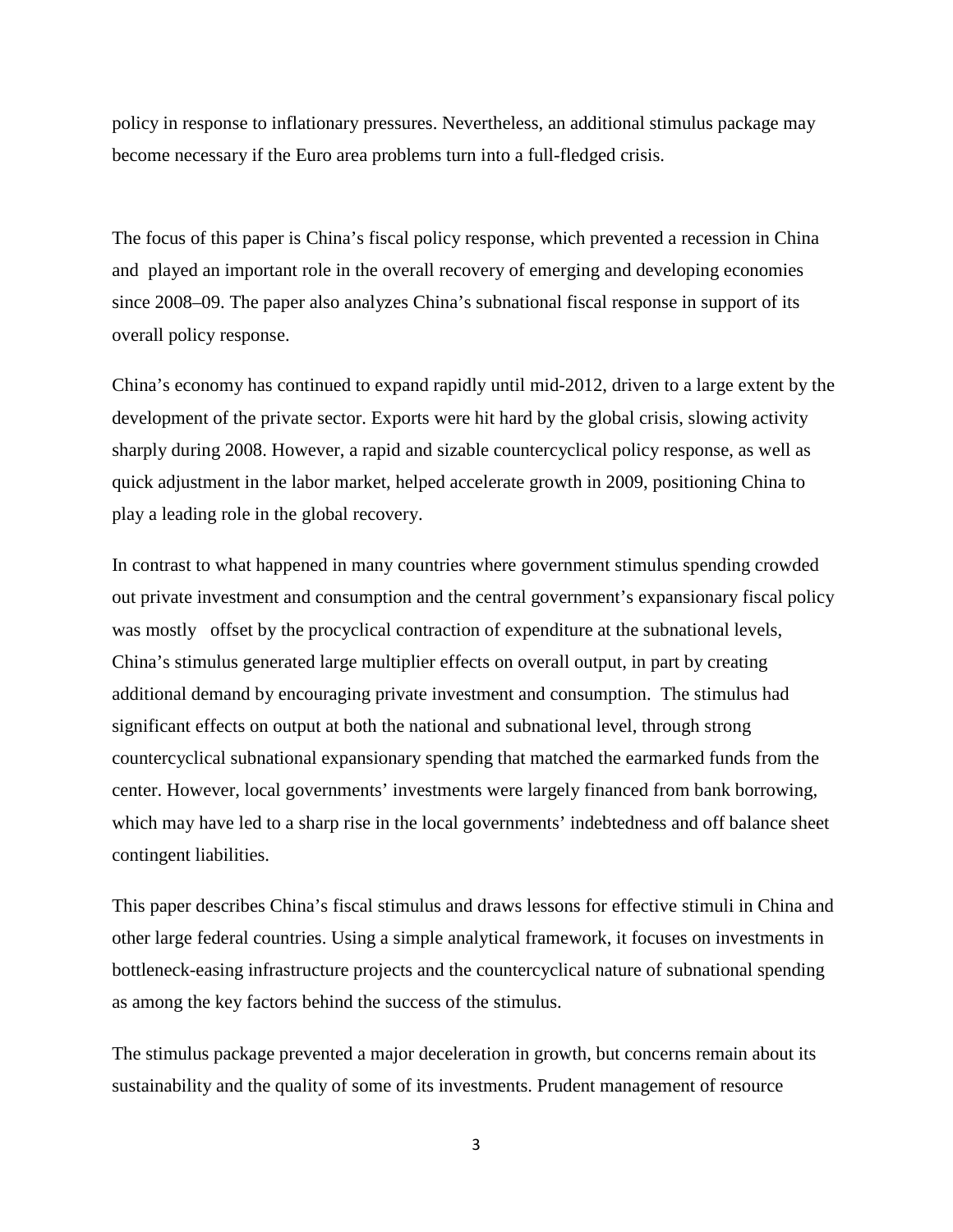allocation, project selection, and local government finance are crucial for the long-term sustainability and effectiveness of some of the underlying national and state-level projects. The analysis draws some lessons from China's experience—for China and for other countries, both developed and developing. These lessons may be of particular relevance today, as the global economy appears to be on the precipice of another recession as a result of the ramifications of the debt crisis in Europe. The possibility of a sharp rise in oil prices as a result of geopolitical events in the oil-producing countries of the Middle East also looms on the immediate horizon. All of these events are likely to reduce the fiscal space (because of lower economic growth and automatic stabilizers) for a sizable fiscal stimulus in many countries. Policy makers must thus carefully assess their experience with the first round of countercyclical policies in response to the global crisis and draw lessons to ensure maximum efficiency and effectiveness in future efforts they may launch in response to another regional or global crisis.

#### **China's Response to the Global Crisis**

In the last quarter of 2008, global industrial production dropped 20 percent (23 percent in advanced economies and 15 percent in developing countries) (World Bank 2009b). Rising fiscal deficit and government debt in the advanced economies led to lower investment levels in developing countries, as a result of wider interest rate spreads and the tightening of international credit. Net private capital flows to emerging and developing economies plummeted from \$700 billion in 2007 to around \$270 billion in 2008 and 2009 before recovering to about \$530 billion in 2010 . The capacity of firms to invest declined, as a result of the drop in access to financial resources and the sharp decline in international trade; their propensity to invest plunged, as a result of weak economic prospects, particularly in advanced economies. Limited profit opportunities and high risk reduced new flows of investment, reinforcing the vicious cycles of excess capacity, low demand, and excess capacity.

The Chinese economy was hit hard by the global crisis, mainly through trade and capital flows. GDP of almost all of China's main trade partners fell after the onset of the crisis in the fourth quarter of 2008. China's volume of exports of goods and services declined 10 percent in 2008/09 (China Statistics Yearbook 2011). Market-based investment and confidence declined severely,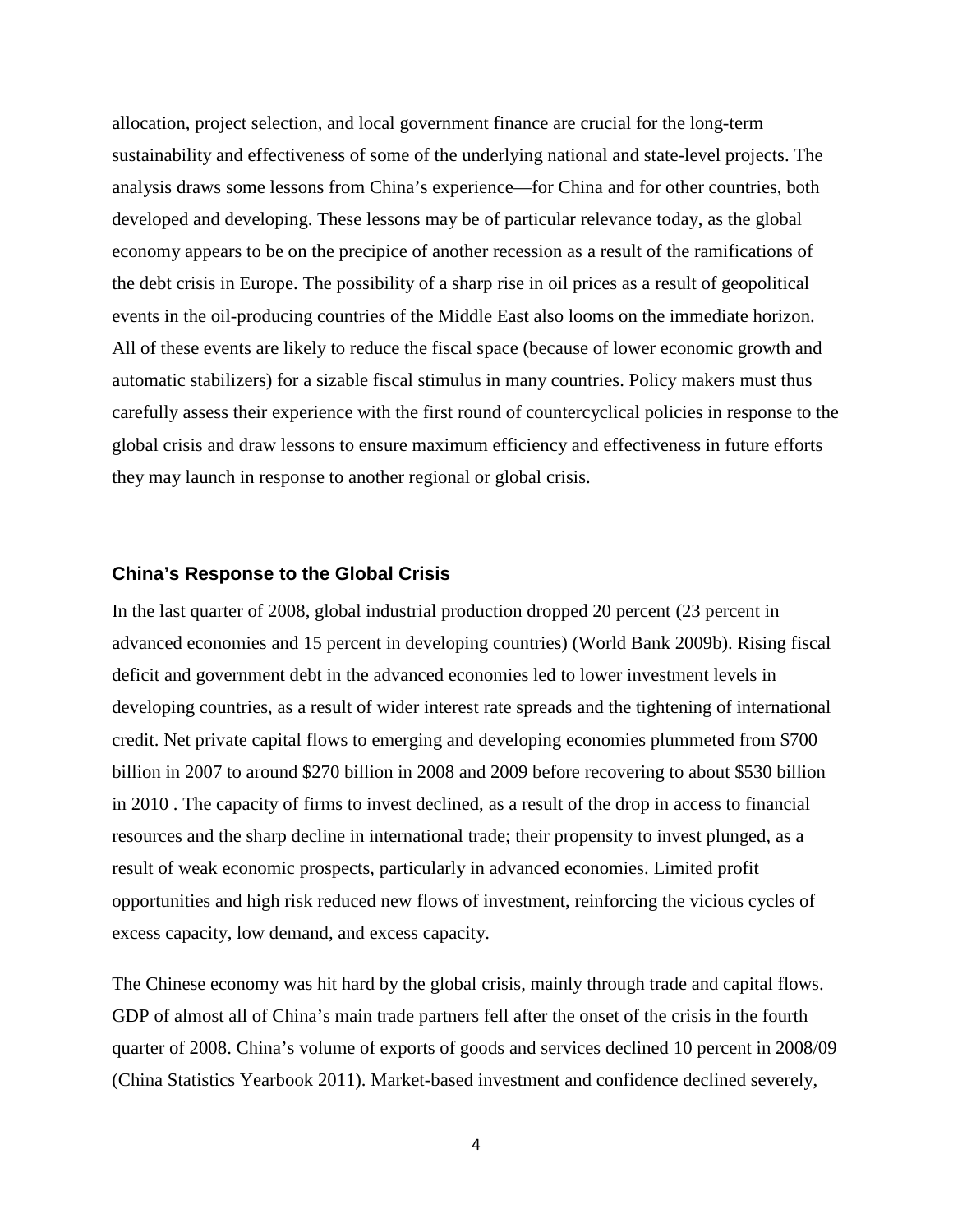particularly in the manufacturing sector (World Bank 2009a). The inflow of foreign direct investment (FDI) also slowed. It fell from \$143.1 billion in 2007 to only \$70.3 billion in 2009, though it recovered sharply in 2010 to \$185.7 (IMF 2012e). It is estimated that some 20–36 millions jobs were lost in China as a result of the sharp decline in export demand in 2008-09. Given China's strong economic fundamentals, the government was able to speedily implement a sizable stimulus package. In the face of the precipitous drop in exports in the second half of 2008, Chinese authorities used both fiscal and monetary policies to maintain growth. On the monetary side, they cut both the reserve ratio and policy interest rates and removed a number of restraints on domestic bank lending. A gradual appreciation of the yuan against the U.S. dollar, in both real and nominal terms, alleviated some of the inflationary pressures caused by the sizable policy stimulus. $1$ 

On the fiscal side, the initial low public debt level and a large government budget surplus provided the government with the fiscal space to introduce a massive stimulus package. Quantifying the total additional fiscal stimulus is difficult, because some outlays and tax reductions were already programmed before the onset of the global recession, but its scale clearly dwarfed fiscal responses in the advanced economies.

A substantial portion of the stimulus package of 2008-09 was in the form of extra outlays on infrastructure, particularly in the transport and energy subsectors. Some new spending was also allocated to social programs, particularly in health care, and environmental projects, which are viewed as important ingredients for achieving sustainable and inclusive growth in the medium to long term. The central government has been funding part of the measures in the stimulus package. Local governments, as well as state-owned enterprises and banks, have been financing the rest.

A fiscal package of \$586 billion (or 4 trillion yuan)—12.5 percent of China's GDP in 2008—was implemented to mitigate the impact of the crisis (Box 1). As the world economy fell into recession after the crisis, China's GDP grew by more than 9 percent in both 2008 and 2009. Consumer prices fell, the government fiscal balance declined to a deficit of 2–3 percent of GDP,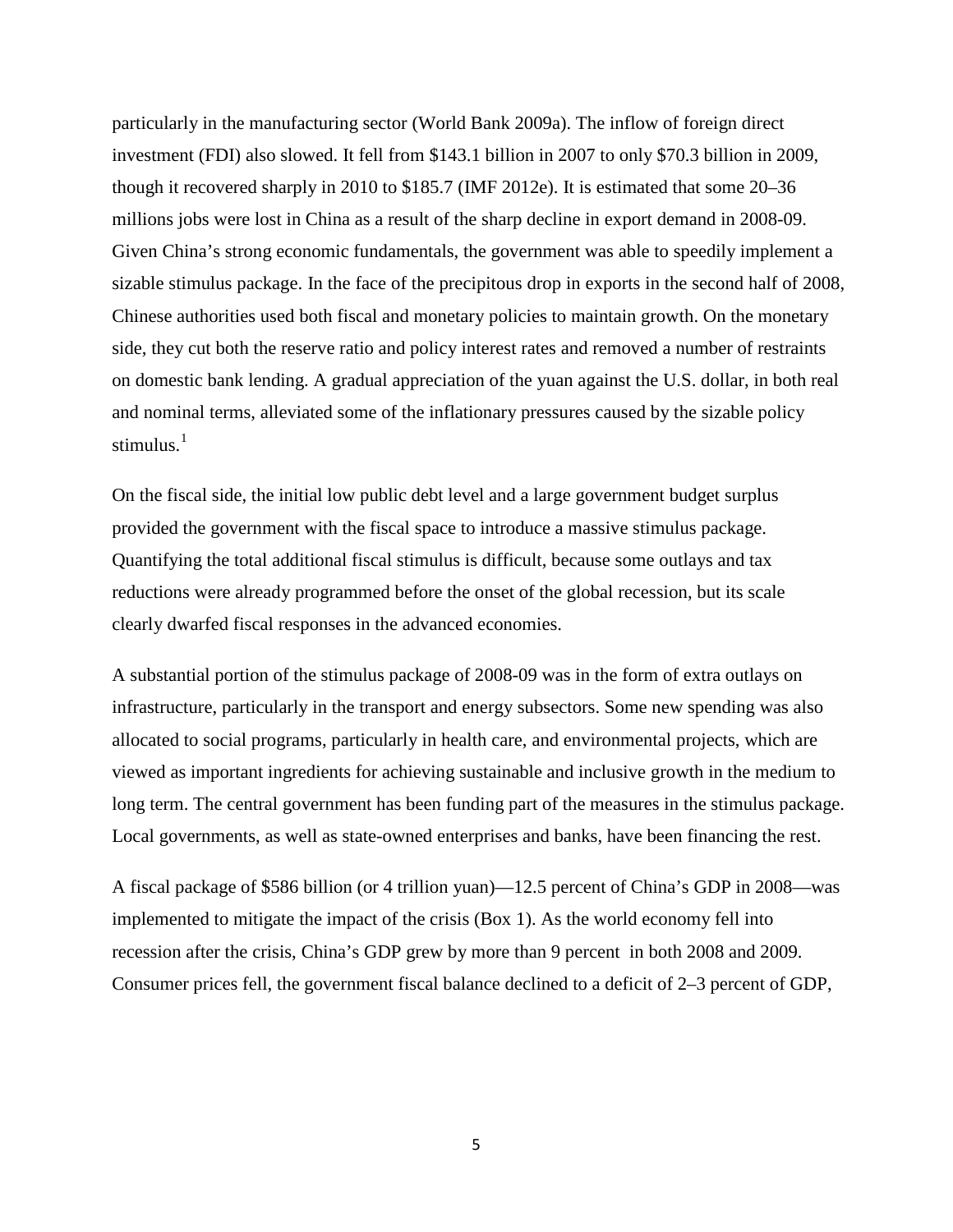and the current account surplus fell to 5 percent of GDP in 2009 from more than 9 percent in 2008 (table [1](#page-7-0)).<sup>1</sup>

#### **Box 1** China's Fiscal Stimulus in 2008

 $\overline{\phantom{a}}$ 

China's fiscal stimulus amounted to RMB 4 trillion, or about 12.5% of GDP, in 2008. The projects and programs that were underpinned by the stimulus were implemented over a period of 27 months. The stimulus plan included investments of about RMB 1.2 trillion by the central government and nearly RMB 3 trillion of supporting investment projects and programs by the local governments and non-governmental sectors, which to a great extent were financed by supporting loans provided by policy banks and commercial banks. These investments covered livelihood improvements, R&D, environmental protection and other sectors. More than one-third of the resources were allocated to the infrastructure sector:

| The composition of the 4 trillion RMB stimulus package |              |               |                |            |               |                |             |
|--------------------------------------------------------|--------------|---------------|----------------|------------|---------------|----------------|-------------|
|                                                        |              | Energy        |                |            |               |                |             |
|                                                        |              | conservation  |                |            |               | Post-disaster  |             |
| Housing                                                | Rural        | and emissions | Infrastructure | Social     | Industrial    | reconstruction |             |
| guarantees                                             | construction | reduction     | development    | services   | restructuring | of Wenchuan    | Total (RMB) |
| 0.4 trillion                                           | 37million    | 21 million    | 1.5 trillion   | 15 million | 37 million    | trillion       | 4 trillion  |

Source: World Bank (2010), Development Research Center for the State Council (2010), and "NDRC reveals details of stimulus package", China Daily, November 27, 2008.

By mid-2009, the macroeconomic stimulus and other interventions had succeeded in boosting demand for migrant labor. By early 2010, scarcity reemerged in China's labor market, and wages started to climb once again (Giles and others 2012). In 2010, China's exports recovered to precrisis levels, and real GDP grew 10.5 percent, which slowed down to 9.2 percent in 2011 and is now projected to slow down further to around 8 percent 2012 due to the slowdown in the global economy.

The success of China's fiscal stimulus spurred domestic demand and supported the global economic recovery. Strong economic growth in the world's second-largest economy stimulated

<span id="page-7-0"></span><sup>&</sup>lt;sup>1</sup> The latest IMF data shows a sharp increase in general government gross debt as percent of GDP to 33.5 percent in 2010 before starting to decline to about 26 percent in 2011, though remaining well above its average level of about 17.5 percent in 2008-9.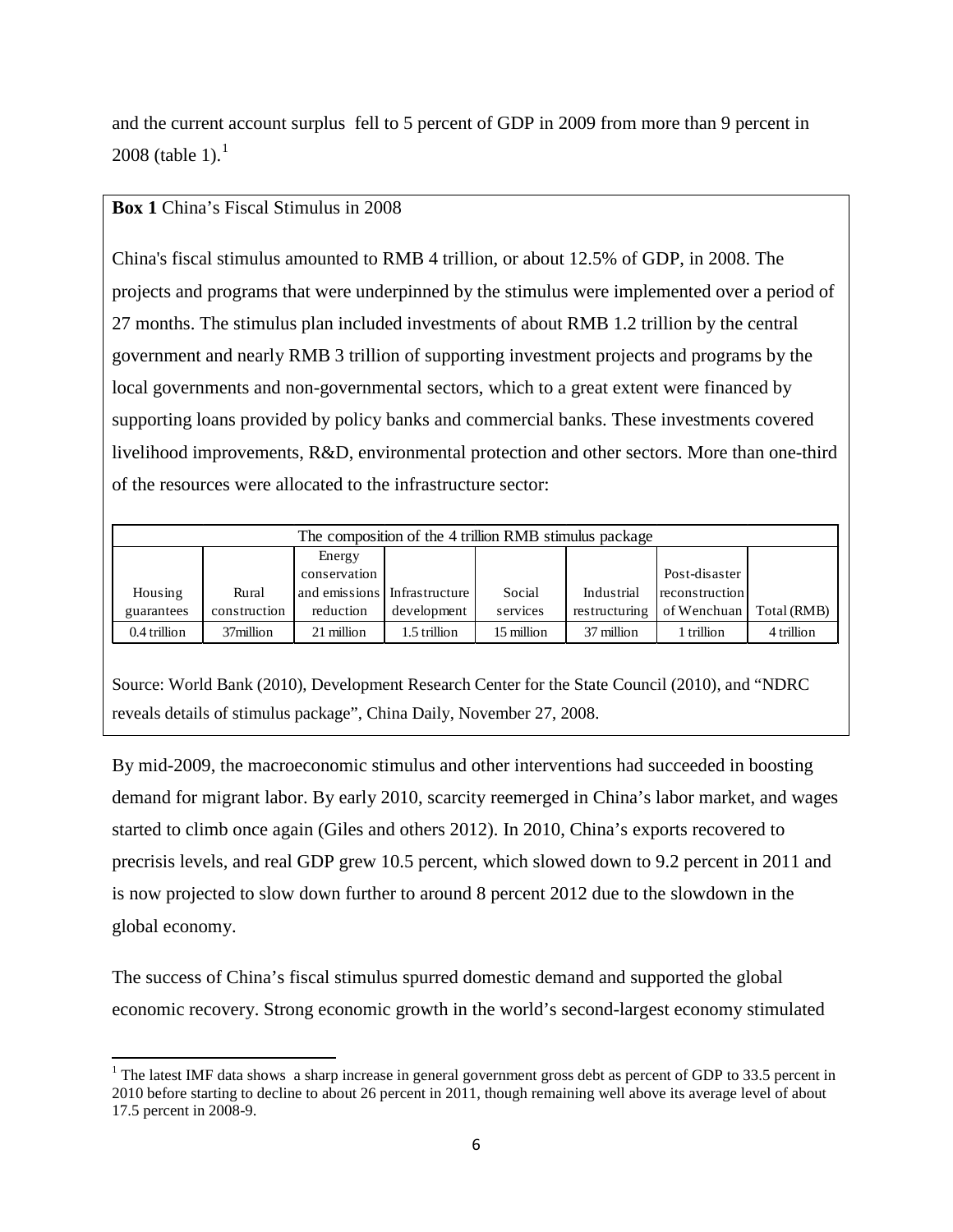imports from many countries, in East Asia as well as Europe and the United States. Spillovers from China to the rest of the world have been strong in both the short and long run (Arora and Vamvakidis 2010), and strong trade ties with China contributed to East Asia's resilience to the global financial crisis (Broadman 2010). It was estimated that China's fiscal stimulus was particularly effective in stimulating demand for commodity exports by Australia, (Day 2011). According to an estimate by the International Monetary Fund (IMF), the resilience of the BRIC economies (Brazil, Russia, India, China) during the financial crisis may have added 0.3–1.1 percentage points to growth by low-income countries.

|                                                       |        |        |        |        |        | 2012                 |
|-------------------------------------------------------|--------|--------|--------|--------|--------|----------------------|
| Indicator                                             | 2007   | 2008   | 2009   | 2010   | 2011   | ( <i>projected</i> ) |
| GDP growth (annual percentage change)                 | 14.2   | 9.6    | 9.2    | 10.5   | 9.2    | 8.2                  |
| Inflation, consumer prices (annual percentage change) | 4.8    | 5.9    | $-0.7$ | 3.3    | 5.4    | 3.3                  |
| Current account balance (percent of GDP)              | 10.1   | 9.1    | 5.2    | 5.2    | 2.8    | 2.3                  |
| General government gross debt (percent of GDP)        | 19.6   | 17.0   | 17.7   | 33.5   | 25.8   | 22.0                 |
| General government balance (percent of GDP)           | 0.9    | $-0.7$ | $-3.1$ | $-1.5$ | $-1.2$ | $-1.3$               |
| Central government fiscal balance (percent of GDP)    | 6.1    | 6.1    | 6.1    | 6.6    |        |                      |
| Local government fiscal balance (percent of GDP)      | $-5.5$ | $-6.5$ | $-8.3$ | $-8.3$ |        |                      |
| Total investment in fixed assets (percent of GDP)     | 51.6   | 54.8   | 65.8   | 69.0   |        |                      |

**Table 1 Key macroeconomic indicators in China, 2007–12** 

*Source*: Authors' compilation based on data from IMF World Economic Outlook April 2012, IMF Article IV Consultation with China July 2012, and China Statistical Yearbooks of recent years. IMF estimates of GDP growth, inflation, and general government gross debt start after 2011; current account balance estimates start after 2010. *Note*: — Not available.

#### **Effects of China's Fiscal Stimulus**

China's fiscal stimulus helped prevent a drastic slowdown of its economy, which had been growing by double digits for three decades. Had the economy suddenly slowed significantly, latent issues could have surfaced, such as a sharp increase in unemployment which would have undermining the "harmoniousness" of the society

Several recent studies provide a range of estimates of the effects of China's fiscal stimulus. The IMF estimates that it raised China's GDP by 1.5–2.25 percentage points in the first half of 2009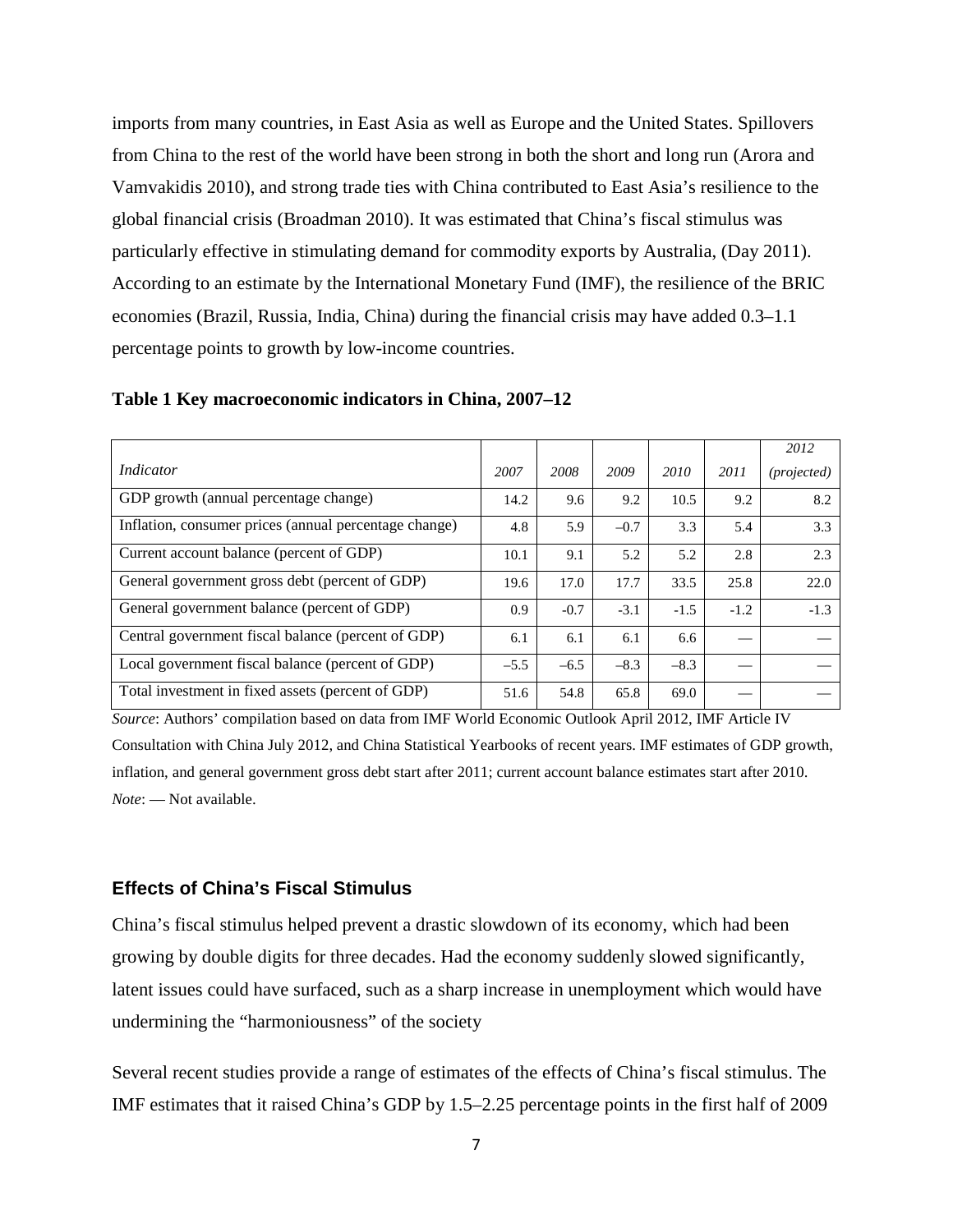(IMF 2009). Other estimates suggest that it boosted real GDP growth from an annualized low of 6.2 percent in the first quarter of 2009 to 11.9 percent in the first quarter of 2010 (Deng and others 2011). An Inter-American Development Bank study using a multicountry dynamic general equilibrium model simulation suggests that absent the fiscal stimulus, China's GDP would have been 2.6 percentage points lower in 2009 and 0.6 percentage points lower in 2010 (Cova, Pisani, and Rebucci 2010). An input-output analysis shows that with a multiplier of 0.84, the stimulus generated 18–20 million new nonfarming jobs in the first year after implementation of the stimulus (He, Zhang, and Zhang 2009). The same study shows that the multiplier is about 1.1 in the medium run, as fiscal spending leads to higher household consumption and corporate investment.

Calculating the net fiscal multiplier is difficult, because there is no simple way to control the "fiscal experiment" (Barro and Redlick 2009; Christiano, Eichenbaum, and Rebelo 2009). The consensus in the literature is that fiscal expansion through higher spending has larger multiplier effects than expansion via a tax cut. In the short term, an increase in government capital spending has larger multiplier effects than untargeted increases in government expenditure (Ducanes and others 2006).

Estimates of the fiscal multipliers depend on the methodology, period, initial conditions, and controls applied. Models that assume full employment, rational expectations, and some version of Ricardian equivalence are more likely to have near zero or negative fiscal multipliers.<sup>[2](#page-9-0)</sup>

The size of the multiplier tends to be larger when leakages are minimized, monetary conditions are accommodative, and the country's fiscal position is favorable. In the United States in the past 20 years, multipliers on government spending are estimated to have been between 1.5 to 2.0. Tax cut multipliers, estimated to be between 0.5 to 1 0 (Nallari 2010), are much smaller, because a large share of the tax reduction is often saved rather than spent. In the United States, the marginal propensity to consume out of disposable income in the past three decades averaged

l

<span id="page-9-0"></span> $2$  Ricardian Equivalence (R.E.) is a theoretical economic concept. It suggests that when a government makes an attempt in stimulating the economy by increased government spending financed by debt, the overall demand in the economy remains unchanged. This, according to R.E. concept, is because the public will attempt to save its excess income obtained through the additional government spending in order to pay for future tax increases that will be initiated by the government to pay off the debt. http://en.wikipedia.org/wiki/Ricardian\_equivalence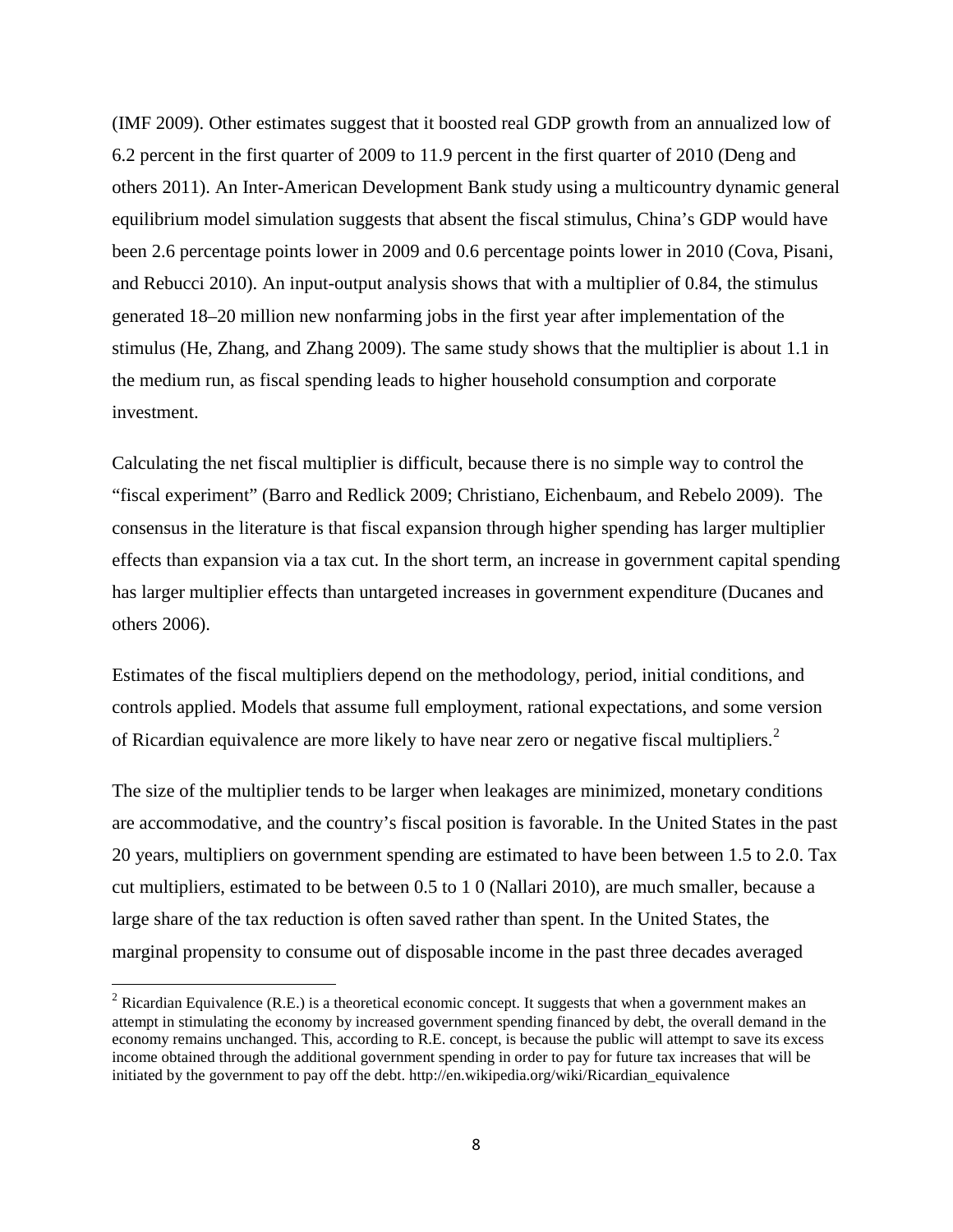around 0.70, whereas the marginal propensity to consume out of reduction in taxes and tax rebates was only about 0.13 (Feldstein 2009). When separating revenue changes resulting from legislation from other changes, such as those related to changes in prospective economic conditions, it is estimated that a tax cut equivalent to 1 percent of US GDP raises output by about 1 percent within a year, but the magnitude rises in the following periods and reach about 3 percent after three years (Romer and Romer, 2010). A survey of empirical evidence suggests that for the 2008-9 stimuli by the G20, the low set of multipliers was 0.3 for revenue, 0.5 for capital spending, and 0.3 for other spending; the high set of multipliers was 0.6 for revenue, 1.8 for capital spending, and 1.0 for other spending (Spilimbergo, Symansky, and Schindler [2](#page-34-1)009).<sup>2</sup> For a sample of 102 developing countries, the one-year government spending multiplier resulting from borrowing from official creditors is estimated to be around 0.4 (Kraay, 2012).

| Entity               | Period             | Size of multiplier                                       | Source                          |  |
|----------------------|--------------------|----------------------------------------------------------|---------------------------------|--|
| China                | 2008 global crisis | Short term: 0.84                                         | He, Zhang, and Zhang (2009)     |  |
|                      |                    | Medium term: 1.10                                        |                                 |  |
| <b>United States</b> | Since 1990         | Government spending: 1.5-2                               | Nallari (2010)                  |  |
|                      |                    | Tax-cut: 0.5-1                                           |                                 |  |
| <b>United States</b> | <b>Since 1980</b>  | Tax-reduction and tax-rebate: 0.13                       | Feldstein (2009)                |  |
| <b>United States</b> | 1950-2006          | 1% within a year, and up to 3% after three years         | Romer and Romer (2010)          |  |
| G7                   | Since mid-1970s    | High set: 0.6 for revenue, 1.8 for capital spending, 1.0 | IMF Fiscal Monitor (April 2012) |  |
|                      |                    | for other spending                                       |                                 |  |
|                      |                    | Positive spending shock: 1.22 (negative output gap);     |                                 |  |
|                      |                    | 0.72 (positive output gap)                               |                                 |  |
| G20                  | 2008 global crisis | Low set: 0.3 for revenue, 0.5 for capital spending, 0.3  | Spilimbergo, Symansky, and      |  |
|                      |                    | for other spending                                       | Schindler (2009)                |  |
| Developing           |                    |                                                          |                                 |  |
| countries            | 1970-2010          | Government spending 0.4                                  | Kraay (2012)                    |  |

#### **Table 2 Estimates of fiscal multipliers in China and other settings**

*Source*: Authors' compilation.

Whether developing or advanced economies have larger multipliers depends on several factors. On the one hand, multipliers may be larger in developed countries because they are better able than developing countries to maintain increased government consumption. [Ilzetzki,](http://www.voxeu.org/index.php?q=node/4037) [Mendoza,](http://www.voxeu.org/index.php?q=node/3045) [and Vegh](http://www.voxeu.org/index.php?q=node/4038) (2011) examined quarterly data on 44 countries (20 high-income and 24 developing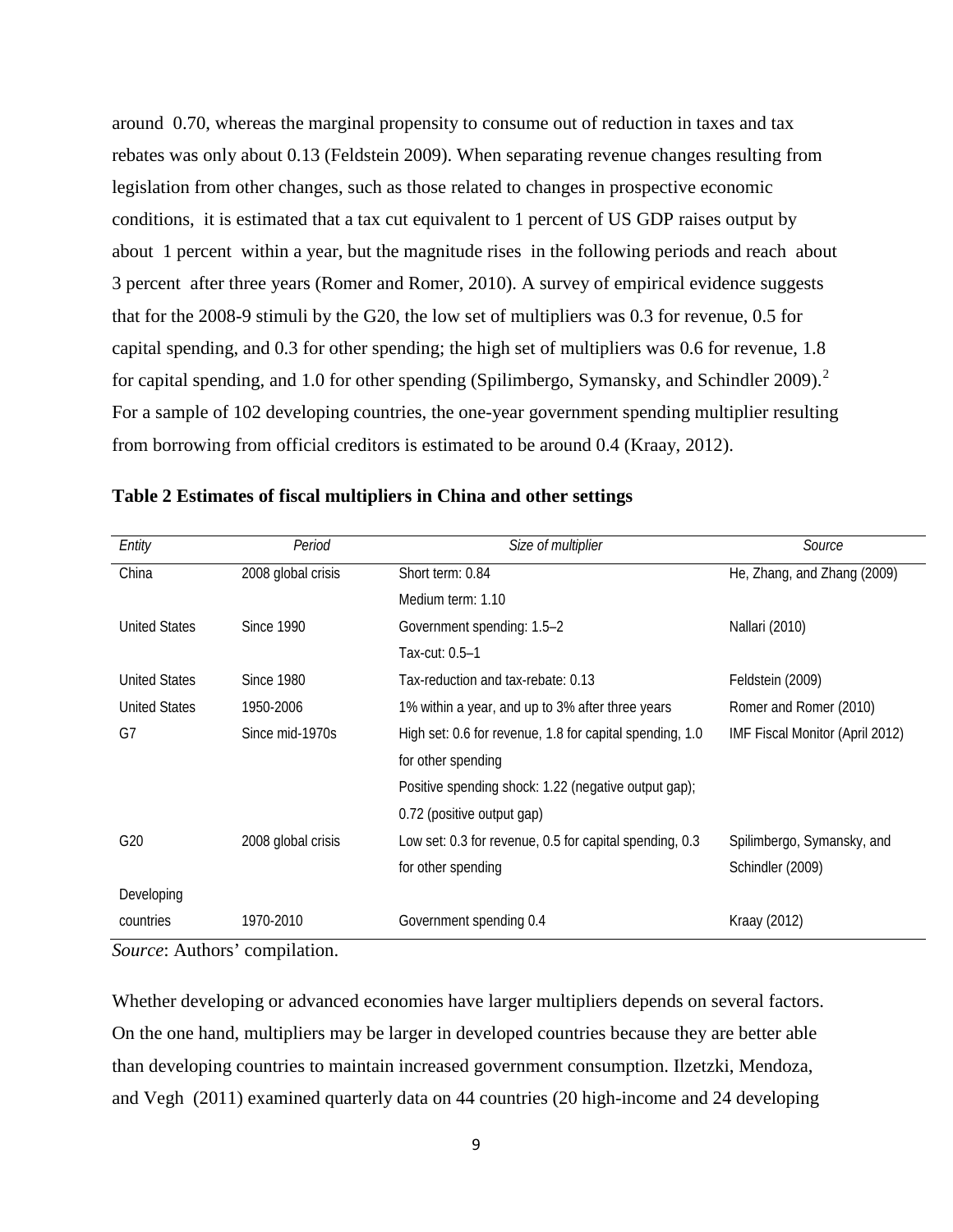countries) over the period 1960–2007. They find a short-term multiplier of 0.24 in high-income countries and close to zero for developing countries and a long-term cumulative multiplier of 1.04 in high-income countries and 0.79 in developing countries. Partly because of the stop and go nature of increases in government spending in developing countries, an additional dollar of government consumption crowds out some other components of GDP, such as private investment, private consumption, or net exports, in the long run.

On the other hand, the potentially higher marginal economic returns to public investment in human capital and infrastructure in developing countries suggest larger multipliers for public sector spending in developing countries. In emerging markets, where fiscal space is large, the safety net shallow, and infrastructure deficits great, the effects of fiscal policy are greater than in advanced economies (Aizeman and Jinjarak 2010).

#### **Why Did China's Stimulus Succeed?**

The success of China's fiscal stimulus package suggests that government intervention can bear fruit, in particular in a developing country in which fiscal expenditure is usually procyclical and of limited effect. China's strong fiscal position and vast foreign exchange reserves supported the swift implementation of the massive countercyclical intervention.<sup>[3](#page-34-2)</sup> In November and December 2008 alone—the first two months after the announcement of the stimulus package—the State Council allocated Y 120 billion (\$17.5 billion, 0.3 percent of GDP) of central government funds to the stimulus. Deployment of these funds played an important role in maintaining investment from the onset, strengthening the incentives and propensity to invest and preventing the onset of the vicious cycle of lower investment, lower consumption, lower investment. The size and speed of fiscal stimulus were of vital importance, as the investment to GDP ratio in China has exceeded 40 percent for some three decades.

A simplified analytical framework helps explain the success of China's stimulus. A simple equation captures the various components of domestic production:

$$
Y = I + C + G + (X - M) = i(G) + c(G) + G + h(G)
$$
\n(1)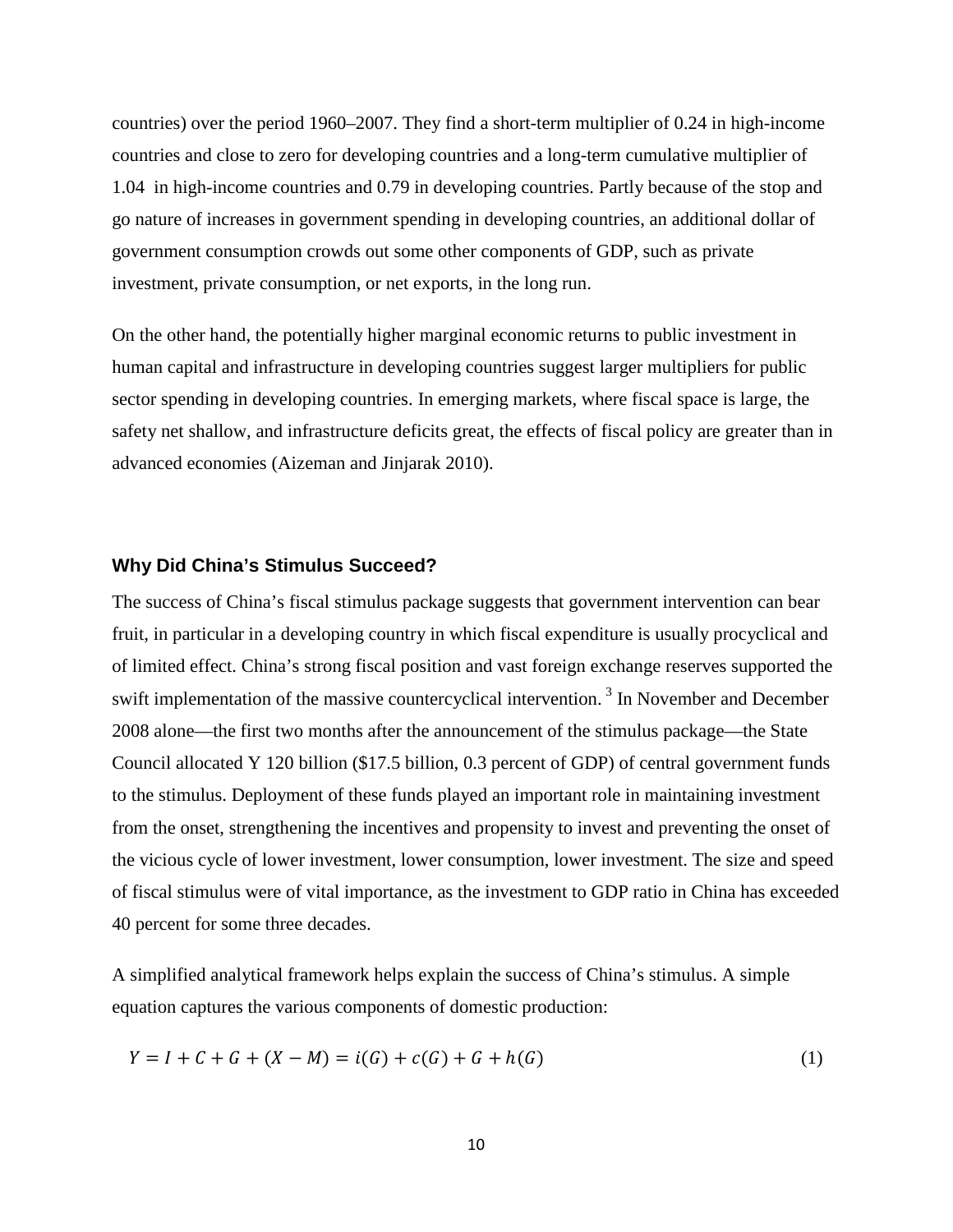where *Y* stands for output, *C* for consumption, *I* for investment, *G* for government spending, and *X* – *M* for net export (exports of goods and services minus imports of goods and services). The lower case variables on the right-hand side of equation (1) represent investment (i), consumption (c), and net exports (h) as functions of government spending G.

Government spending  $(G)$  is the sum of central government spending  $(g_1)$  and total spending by subnational governments  $(g_2)$ <sup>[4](#page-34-3)</sup> Total spending by subnational governments equals  $\sum g_j$ , where  $g_j$  stands for the expenditure of subnational government *j*, which is a function of a vector of factors, including subnational output, horizontal and vertical transfers, and idiosyncratic characteristics:

$$
G = g_1 + g_2 = g_1 + f(g_1) \tag{2}
$$

Two factors contributed to the unusually large multiplier effect of China's fiscal stimulus (d*y*/d*g*): (a) the large marginal effects of government spending on investment (*i*'), consumption (*c*'), and in medium to long run on net exports (*h*') and (b) the strong countercyclical nature of subnational government expenditures (as reflected by a magnifying power of *f*', the marginal effect of an increase in aggregate subnational spending on national output), assuming no significant changes in taxation and fully accommodating monetary policy:

$$
\frac{dy}{dg_1} = \frac{dy}{dG} \frac{dG}{dg_1} = (i' + c' + 1 + h')(1 + f').
$$
\n(3)

#### *Large Marginal Effects of Government Expenditure*

Investment-centered stimulus programs tend to have larger multiplier effects than incomecentered tax incentives. The marginal effect of investment (*i*') in China has been large.

The stimulus package focused on 10 main areas, including low-income housing, rural infrastructure, water, electricity, transportation, the environment, technological innovation, and rebuilding from several disasters. Infrastructure made up some three-quarters of the stimulus package. The well-chosen infrastructure investments not only finance themselves, refuting the Ricardian Equivalence in the long-run, they also improve the overall investment climate by unclogging bottlenecks and crowding in private investment.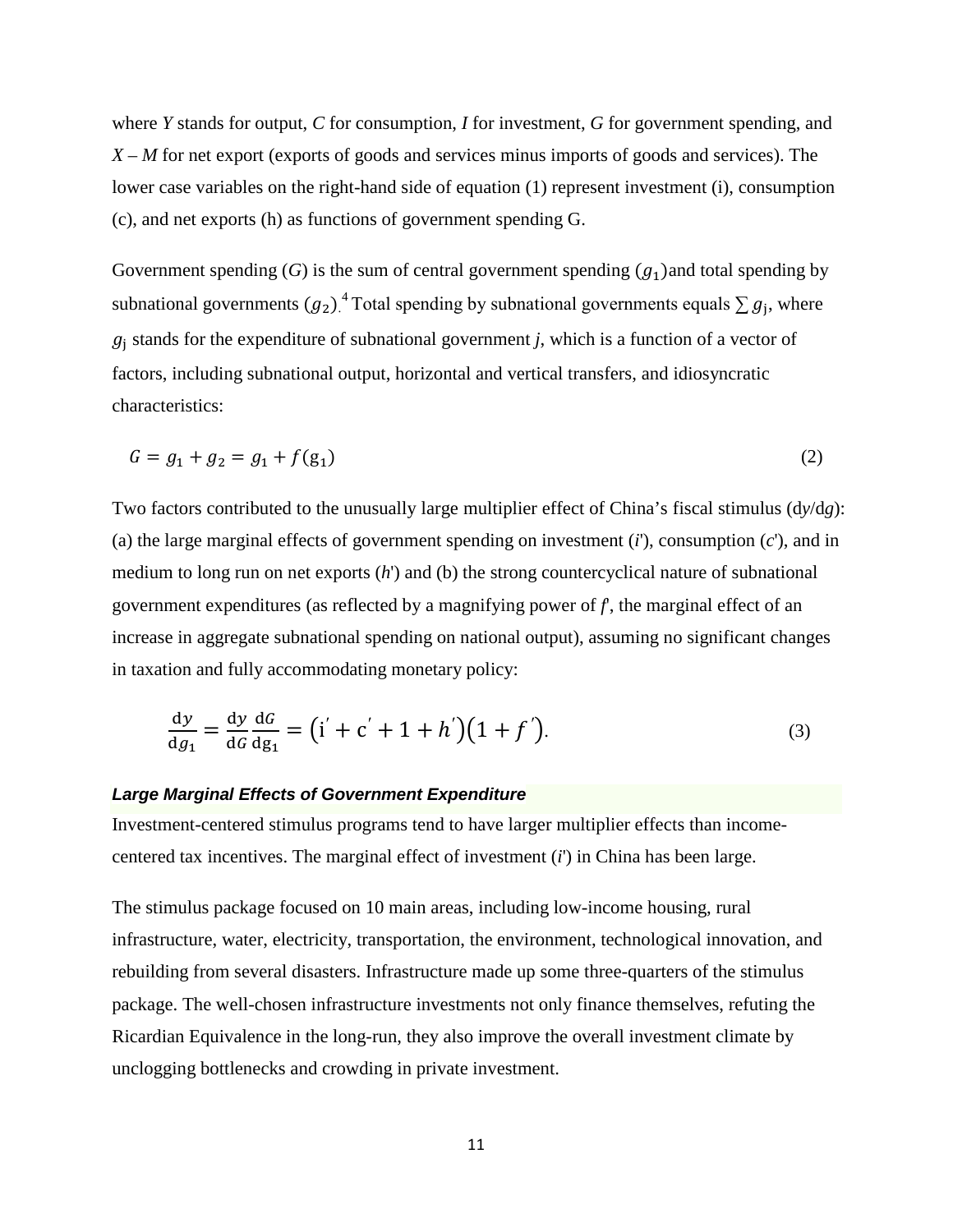China's highly expansionary fiscal policy was supported by expansionary monetary policy. Interest rates were kept low through expansionary monetary policy. Led by government investment, manufacturing companies' fixed investment accelerated year-on-year by 25 percent in January–February 2009, to 35 percent year-on-year in May 2009. By mid-2009, their investments were almost 50 percent higher than they had been a year earlier (European Chamber 2009). Enterprise investments, especially by state-own enterprises, remained high.The 2008-09 stimulus package aimed to boost rural consumption through the rural household appliance program. Successful implementation of the program resulted in a significant marginal effect on consumption (*c*'). Domestic consumption in China accounts for just 40 percent of GDP (compared with some 70 percent in the United States). The stimulus rightly placed great importance on boosting household consumption to rebalance the economy. In late December 2008, the State Council issued the "Opinion on Stimulating Circulation and Expanding Consumption," which included 20 measures to invigorate consumption. In January 2009, the government offered rural families rebates of up to 13 percent of the purchase price of large household appliances, such as televisions, air conditioners, washing machines, and refrigerators, up to a certain amount.

The program not only significantly increased rural consumption in household appliances, it also boosted the economy in several ways. First, the increase in rural consumption helped absorb some overstock of enterprises, mitigating the difficulties they faced as the global export market plunged. Second, the purchases helped improve the quality of life of rural households, which contributed to the harmony of society.

The timely implementation of rural health care programs and the strengthening of the urban social safety net minimum livelihood guarantee (*dibao*) were other important parts of the stimulus package. Rural health care programs effectively addressed the concern of precautionary saving. The *dibao* program released poor households' immediate liquidity constraints. Both efforts increased domestic consumption and may have reduced household saving in the future (Bank of England 2011).

The increase in government spending in infrastructure can help strengthen China's comparative advantages in niches in the value chain by improving the investment climate and enabling just-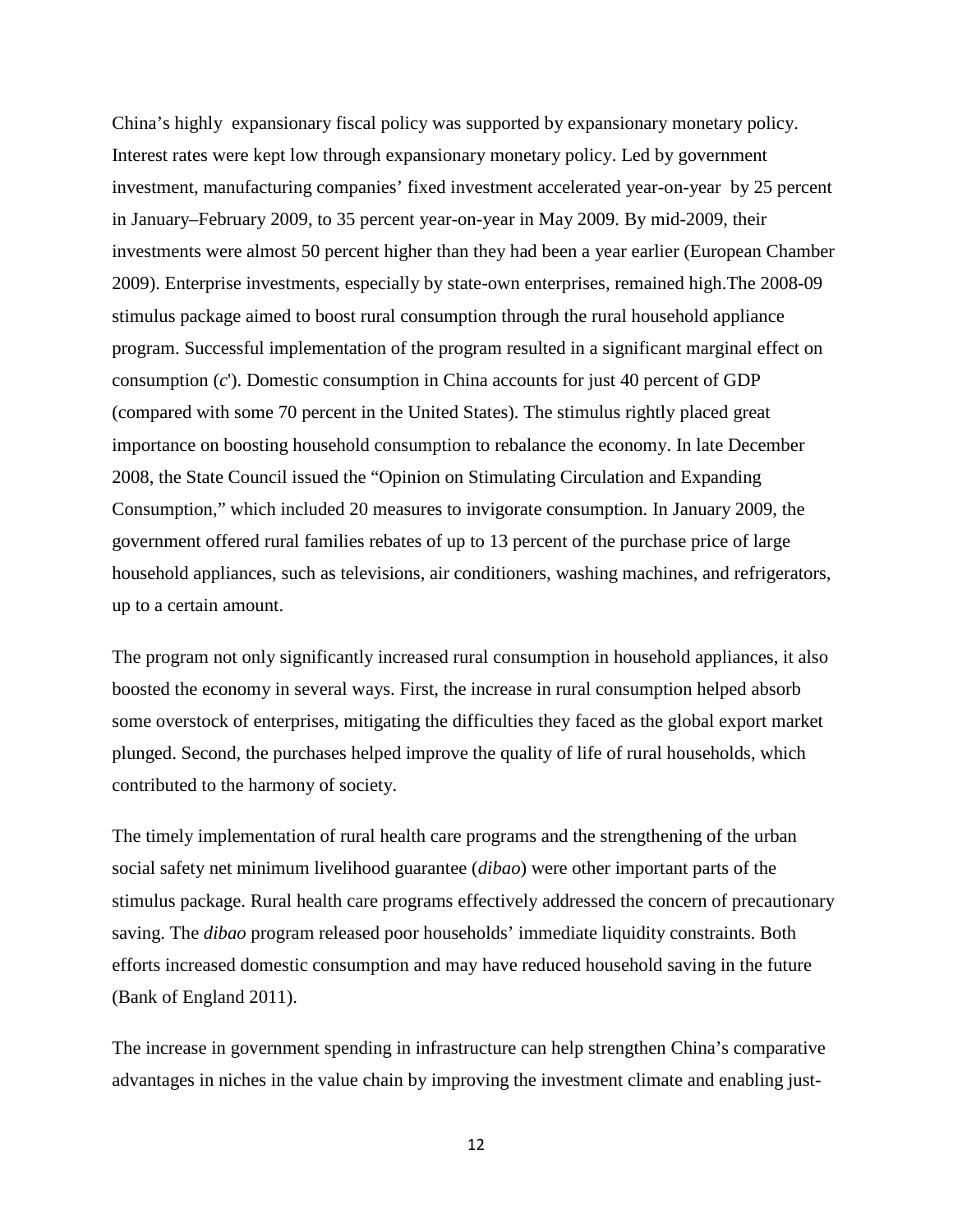in-time supply, which favors the trade sector and could lead to a positive marginal effect of net exports (h') over the medium-term, though in the short run the marginal effect (h') is likely to be negative due to leakage of part of the fiscal stimulus to foreign markets through imports and decline in exports resulting from the global recession. The contribution of net exports to China's GDP growth in 2009 was dominated by the effect of the stimulus and amounted -3.5 percentage points (a substantial positive growth impulse for the rest of the world) compared with +2.6 percentage points in 2007 and +0.9 percentage point in 2008 (IMF 2012e).

Nevertheless, the overall dynamics of policy reforms of the last few years favor the export sector which could determine the medium- to longer-term dynamics. More specifically, the relocation of the labor-intensive tradable sector of East Asian economies to China and high corporate saving rates in China as a result of its dual-track approach to reform resulted in a significant increase in China's trade surplus in general and with the United States in particular (Lin and Treichel 2012). China's comparative advantages in the international market no longer narrowly concentrate on low-end labor-intensive products. China has a growing share of the market for some technology- and capital-intensive products. In 2009, for example, its trade with the United States included both high-value and low-value items (Kemp 2010). The largest trade surpluses in its total exports of \$295 billion were in computer and electronic products (\$95 billion), miscellaneous manufactures (\$33 billion), apparel (\$26 billion), leather (\$18 billion), and electrical equipment and appliances (\$17 billion). High-value export items include products produced and assembled in China by Western companies as joint ventures with local firms, as well as products designed and built by Chinese companies (for example, Haier in appliances and Lenovo in computers).

#### *Strong Countercyclical Nature of Subnational Government Expenditure*

The strong countercyclical subnational government spending in China resulted in exceptionally large fiscal multipliers. This pattern of spending is in contrast to procyclical government expenditures at the subnational levels in most countries.

As in many countries, subnational governments in China are the major public sector employers, responsible for the delivery of most public services. More than 80 percent of total government expenditure is carried out by subnational governments. The countercyclicality of local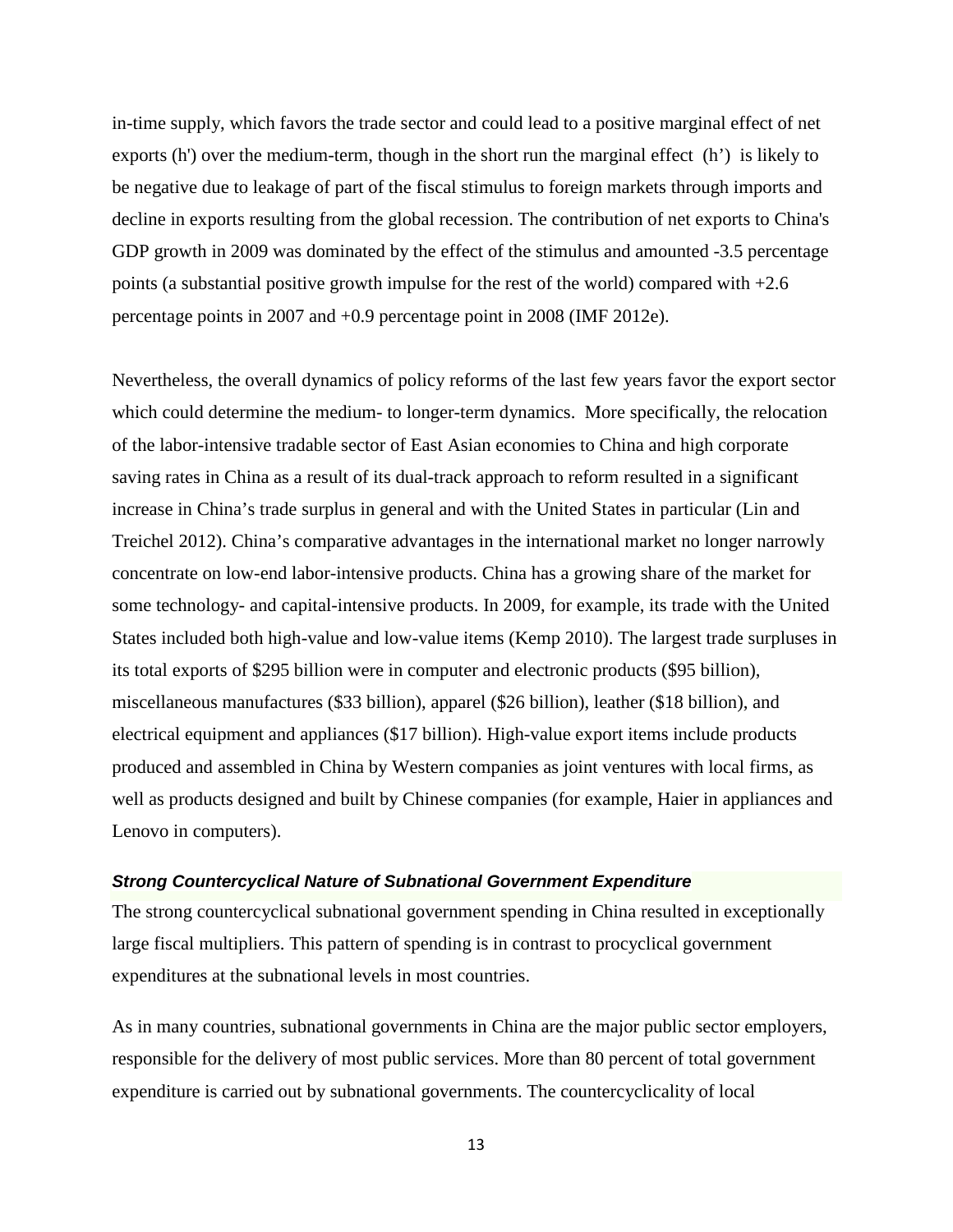government spending drove the large impact on the economy. This is in sharp contrast with the procyclicality of subnational government spending in many advanced economies, such as the United States and the European Union. It is important to note that from a political economy point of view, these "federal" systems, which function within widely different political systems, are not strictly comparable. While the United States is formally a federal country, the European Union, which has a monetary union, does not yet have a fiscal union as decisions about taxes and spending remain at the national level, though some members, such as Germany, have a federal system. China, on the other hand, is a unitary state, even though in several important ways it behaves as a fiscal federalism and its fiscal system shares some of the key features of fiscal systems in federal countries (Bahl and Martinez-Vazquez 2003). In particular, fiscal decentralization has been a fundamental aspect of China's transition to a market economy, and the country has made substantial progress in moving away from its highly centralized fiscal management system and tax sharing system, though the current fiscal system requires further reforms, particularly in the areas of sub-provincial expenditure assignment, dealing with widening fiscal disparities and intergovernmental transfer system (Shen, Jin and Zou 2012).

Quasi-conventional wisdom holds that at the central government level, fiscal policies are acyclical in industrial countries and procyclical in developing countries (Arreaza, Sorensen, and Yosha 1999; Seitz 2000; Talvi and Vegh 2000). In general, government spending in developing countries closely follows—and hence reinforces—the business cycle, because of imperfections in international credit markets that prevent developing countries from borrowing in bad times and the political economy of the strong incentive to pursue expansionary fiscal policy in good times (Gavin and Perotti 1997; Caballero and Krishnamurthy 2004; Talvi and Vegh 2005). Using a quarterly data set on 49 countries for the period 1960–2006, Ilzetzki and Vegh (2008) document the procyclicality of government spending, establishing a causal relation between output and government consumption in developing countries.

The revenues of subnational governments are strongly procyclical in most advanced economies and developing countries (box 2). Countries whose subnational governments are most constrained by the basic fiscal contract to rely on an inflexible income-elastic tax base often display greater procyclicality (Rodden and Wibbels 2010).The decline in local own-source revenues is often exacerbated by cuts in tax revenues shared with the central government. Stimulus transfers from the central government often fail to fully offset the procyclicality of subnational fiscal position (IMF 2012b). As a result, in the absence of substantial borrowing or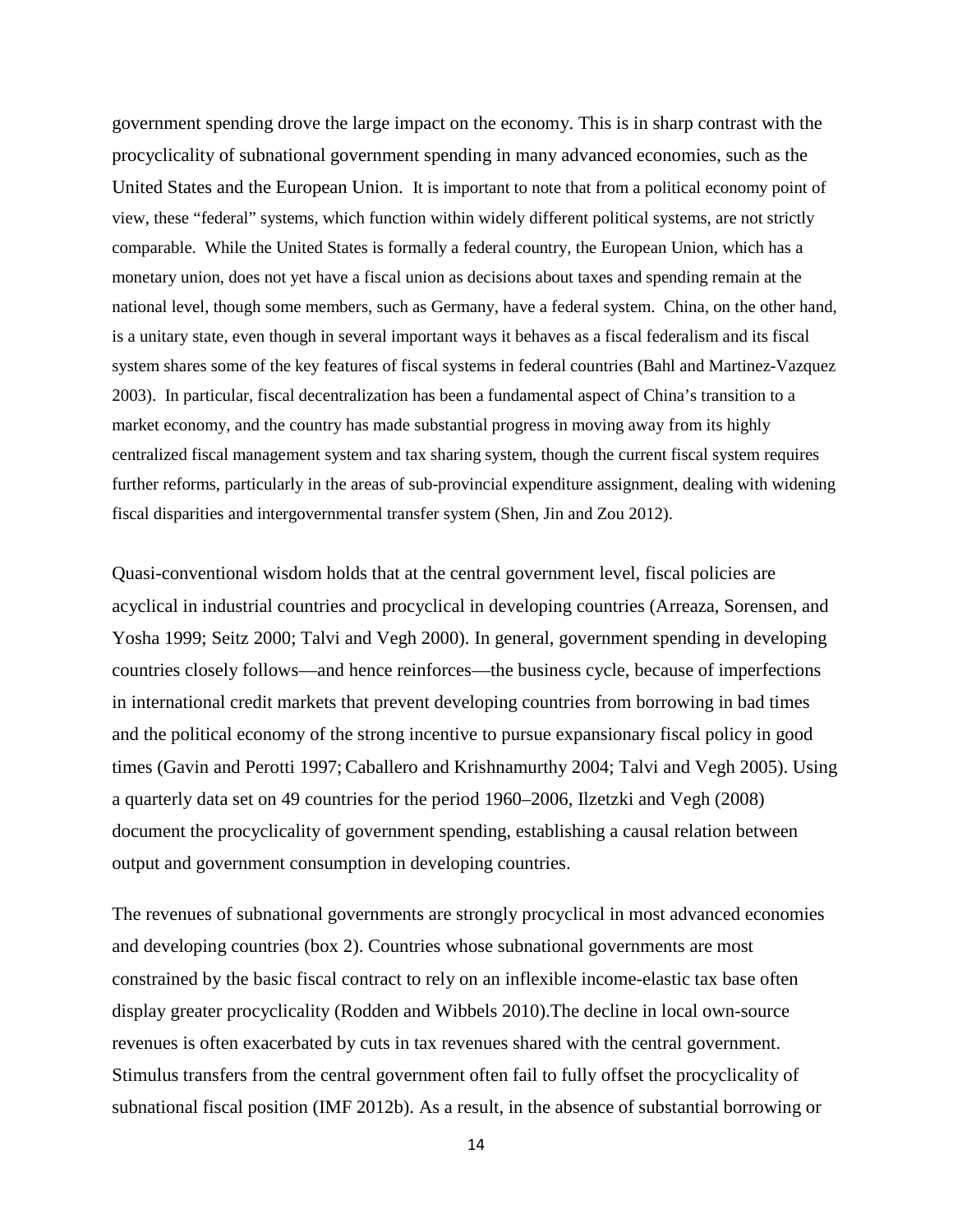draw-downs of rainy day funds, subnational expenditures are often procyclical. As delivery of key public services is the responsibility of subnational governments, their procyclical pattern of spending can be especially difficult for the most vulnerable citizens, whose need for social services increases in downturns. As expenditures are more decentralized than revenues in many countries, most subnational governments rely on intergovernmental transfers or revenue sharing as an important part of their revenue (Eyraud and Lusinyan 2011). In China, where responsibilities for public services are largely decentralized, the procyclical nature of subnational government expenditure has played a key role in stimulating growth during the post 2008-09 crisis.

#### **Box 2 Procyclicality of subnational government revenue**

Subnational governments' own-source revenues are procyclical in most federal countries . The extent to which they are procyclical depends on three features: the income elasticity of provincial revenue sources, the role of the central government in stabilizing regional finances through intergovernmental grants and revenue-sharing schemes, and subnational access to credit markets. Balanced budget requirements in many countries, such as the United States, lead to substantial procyclicality in subnational government spending, with the stringency of a state's rules driving the pace at which it must adjust to shocks (Clemens and Miran 2012; Jonas, 2012).

Several factors affect the procyclicality of subnational government revenue. First, the income elasticity of the tax base varies across economies. In the United States, subnational governments have depended for decades on income and sales taxes for own-source revenue, which closely follow the business cycle (Sorensen and Yosha 2001). In contrast, in Germany, most taxes are shared across levels; Länder (states) have limited "own" taxes, mainly the motor vehicle tax, which is income inelastic (Heppke-Falk and Wolff 2008). Horizontal progressive intergovernmental transfers provide modest relative shift of resources toward states suffering from asymmetric negative shocks, but they do not have an overall countercyclical feature (Rodden and Wibbels 2009).

Second, intergovernmental grants help dampen the inherent procyclicality of subnational finance, although empirical evident suggests that they do not fully offset the procyclicality. It is possible that the modest relative income boost associated with national interpersonal tax transfer policy is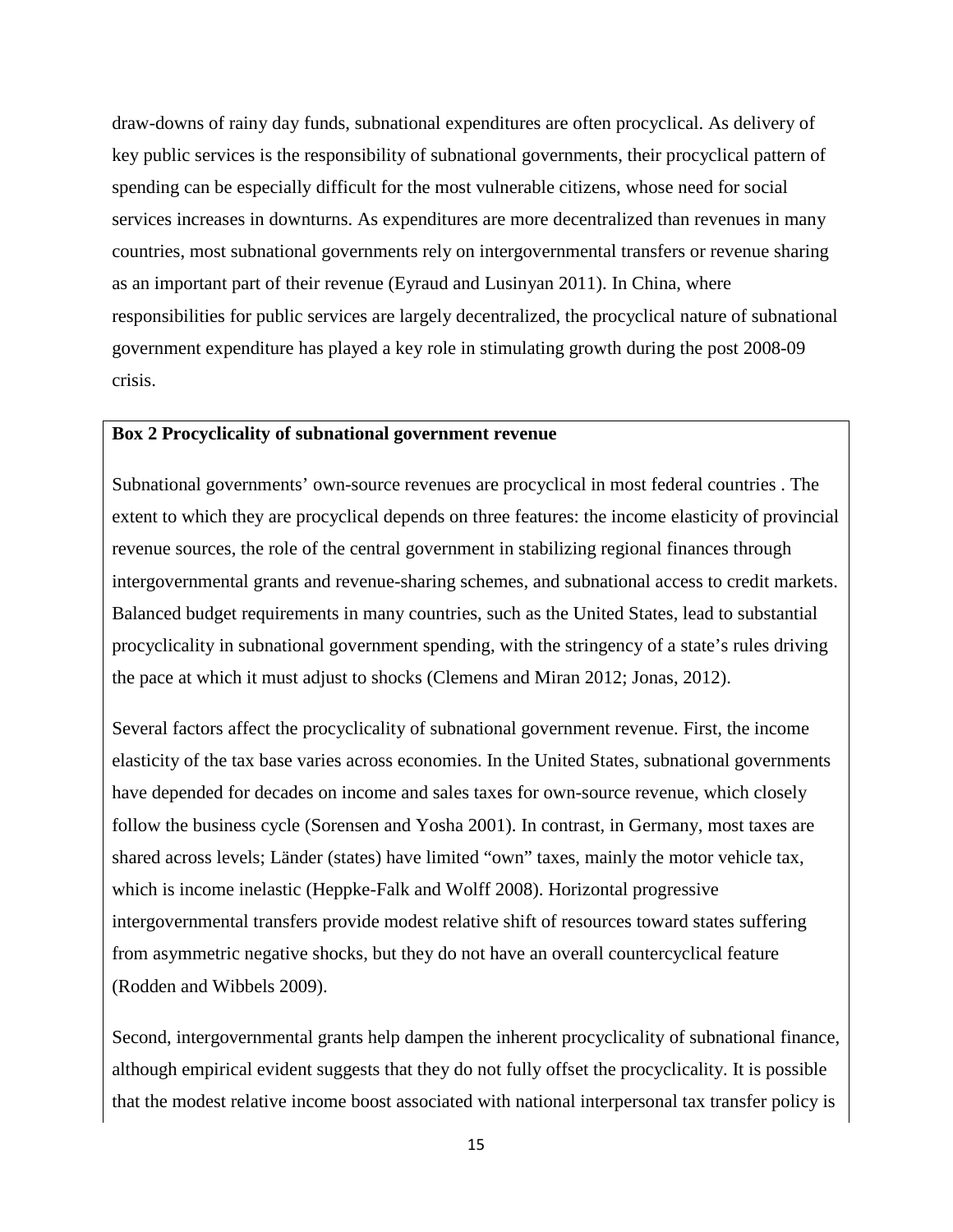completely neutralized by the need for provincial governments to raise taxes or cut expenditures because of flagging revenues. Furthermore, although the central government has deeper pockets, broader tax bases, the advantages of seignorage, greater freedom from institutional constraints, and a wider array of policy tools, the revenue decline can still be sharper than at the subnational level, because of the difference in income elasticity of their taxes sources. The countercyclicality of central government spending and transfers could be limited. Several studies show that central government expenditures are uncorrelated with output fluctuations in most G7 countries and negatively correlated with the business cycle in a handful of countries in the European Union (EU) (Arreaza, Sorensen, and Yosha 1999; Talvi and Vegh 2000; Hallerberg and Strauch 2002).

Third, many countries are decentralizing the provision of social expenditures and tightening restrictions on subnational access to credit markets. The existence of balanced budget rules and the golden rule that subnational governments can borrow only for investment purposes limit subnational governments' access to credit markets in economic downturns. Most U.S. states have self-imposed balanced budget rules, and U.S. states engage in less expenditure smoothing or countercyclical interventions than the federal government (Rodden and Wibbels 2009). For many developing countries, access to finance during a recession is impossible without a central government guarantee. Imposing stabilizing rules on federal transfers that protect subnational governments from fluctuations in the business cycle can help the federal government, which normally faces substantially lower interest rate to finance its deficit, to shoulder the full burden of the borrowing and making countercyclical fiscal transfers to states and local governments (Gozalez et al, 2002).

Source: Review of literature by the authors.

In the past two decades, China's fiscal policy has been largely countercyclical. When economic growth decelerated, the ratio of government expenditure to GDP increased at a faster rate (figure 1). After the Asian financial crisis in 1997-98, China implemented a strong economic stimulus, which lasted until 2002. The government issued an estimated Y 660 billion in bonds to finance infrastructure, in order to relieve the binding constraint on growth. Deflation ended in 2003, and the average annual GDP growth rate increased from 9.6 percent in 1979–2002 to 10.8 percent in 2003–08. Rapid growth led to an increase in government revenue, which allowed public debt to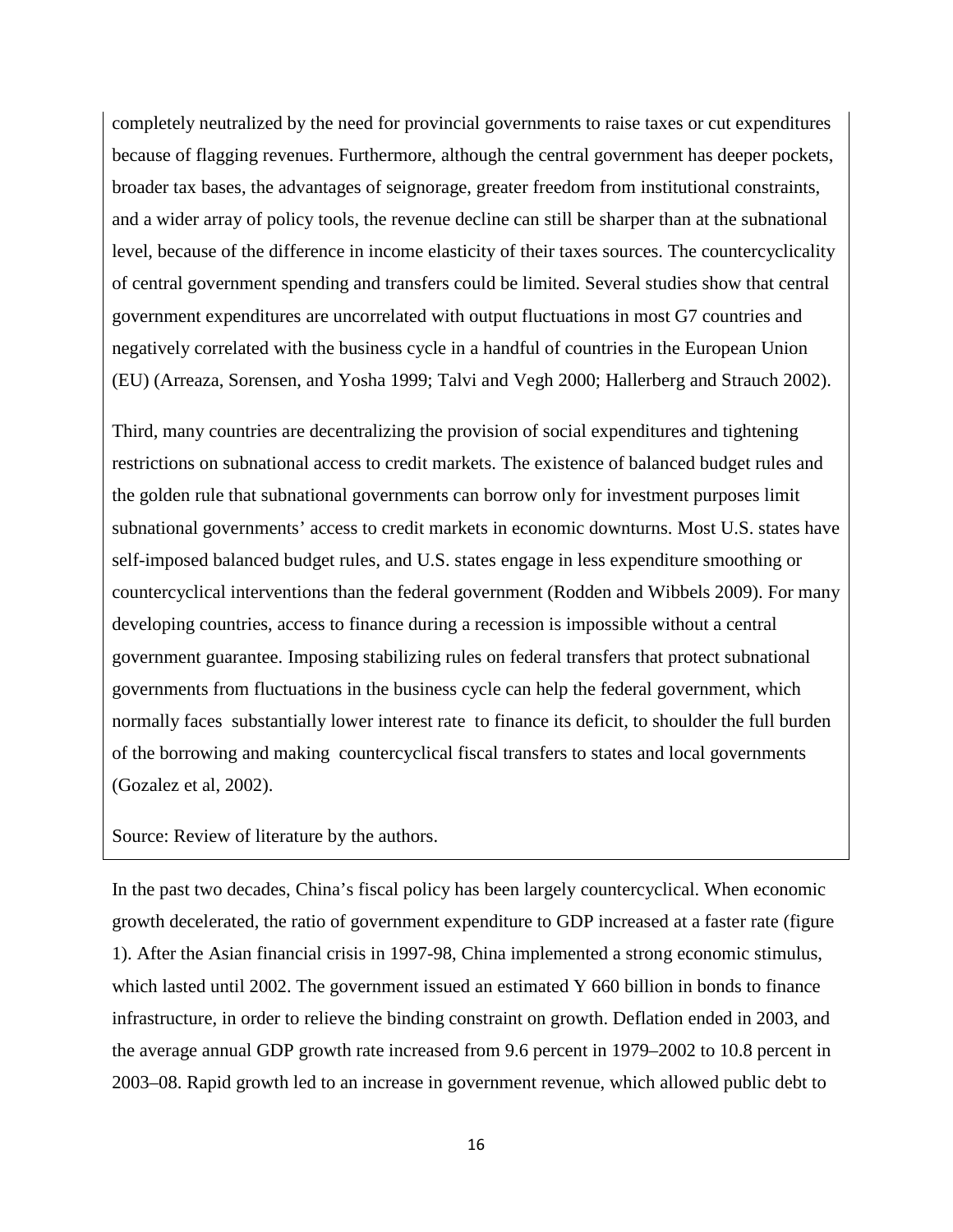decline, from about 30 percent of GDP in the 1990s to about 20 percent in 2007. After the global crisis in 2008, government spending increased to almost 23 percent of GDP, up from 18 percent in the boom years. The stimulus increased the resilience of the economy, helping maintain an 8 percent growth rate after the 2008-09 crisis.





*Source*: Authors' calculation based on data from China Statistical Yearbook.

The increase in government expenditure in the past few years mainly reflects the increase in subnational government expenditure, which climbed from about 15 percent of GDP to more than 18 percent in 2008-2010 (see figures below). The share of central government expenditure to GDP ratio remained stable at about 4 percent over the same period (figure 2). The strong countercyclicality of subnational government expenditure was a key factor driving the large multiplier effects of the (central) government–announced stimulus. The marginal effect of subnational government spending (*f*') was exceptionally strong. Some estimates suggest that provincial investment plans launched shortly after the national plan summed to more than Y 20 trillion (Roland Berger Strategy Consultants 2009).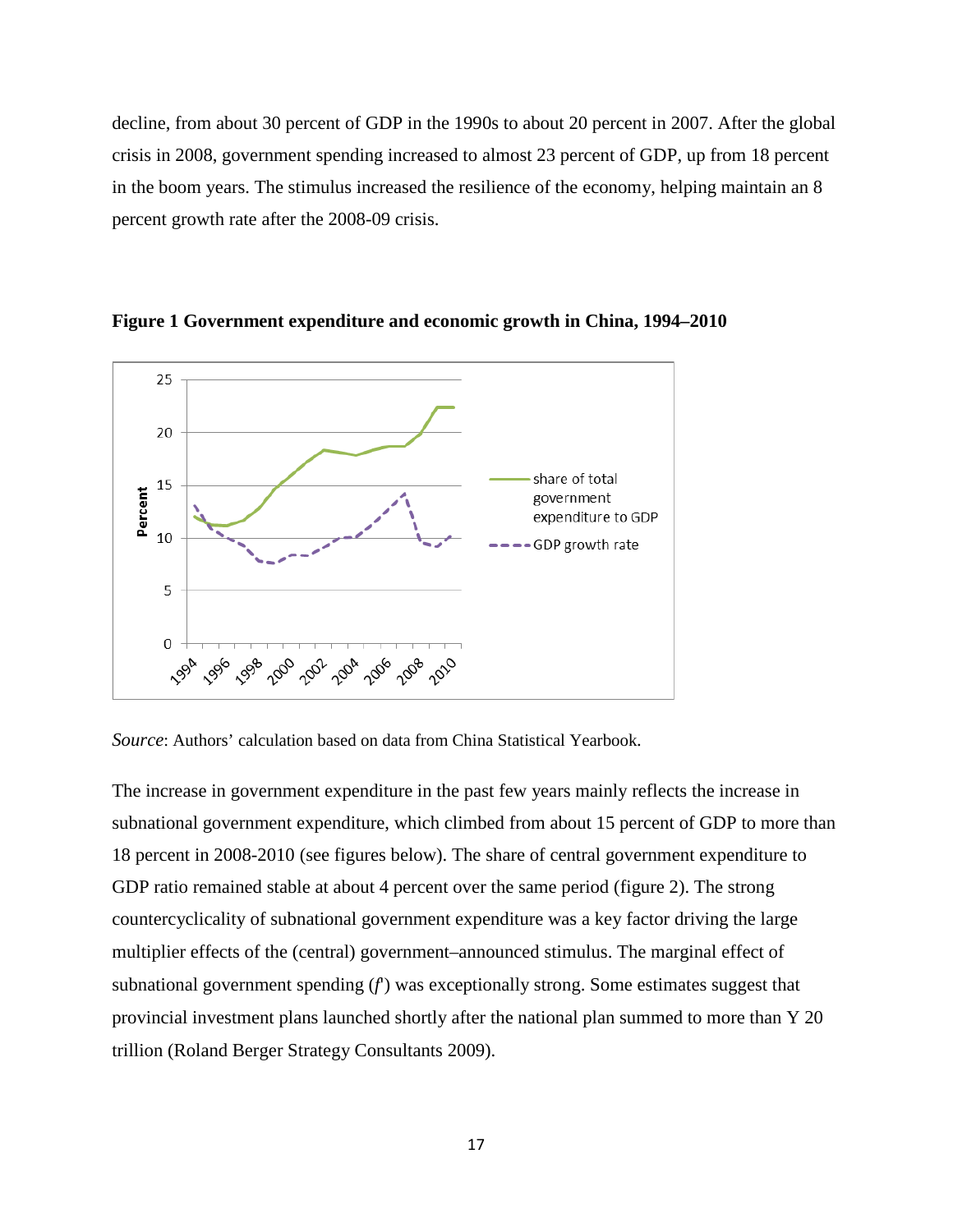China's central government authorized a special program of bank loans at extra long-term concessionary interest rates to provide paid-in capital for investment projects and allowed the issuance of corporate debt under the sponsorship of local governments (Naughton 2009). Substantial financing was made possible at the subnational level using local land as collateral with the central government's permission. Put another way, China's fiscal stimulus was financed through local government financial vehicles rather than carried on the central government's balance sheet The annual reports from the five largest commercial banks show 17.6 percent overall growth in the loan categories likely to have been utilized by LGFVs in 2011 (Wolfe 2012). Since local governments' investments were mainly financed from bank borrowing, one can conclude that the fiscal stimulus in China was financed to a large extent by the central government's expansionary monetary policy, which could lead to inflationary pressures and a real estate bubble.



**Figure 2 Central and local government expenditure in China, 1994–2010**

*Source*: Authors' calculation based on data from China Statistical Yearbook.

After the announcement of the stimulus package, local-level governments acted as liquidityconstrained households with strong propensity to spend. They not only tried to spend the resources they had, they also sought to exploit opportunities for getting their favorite local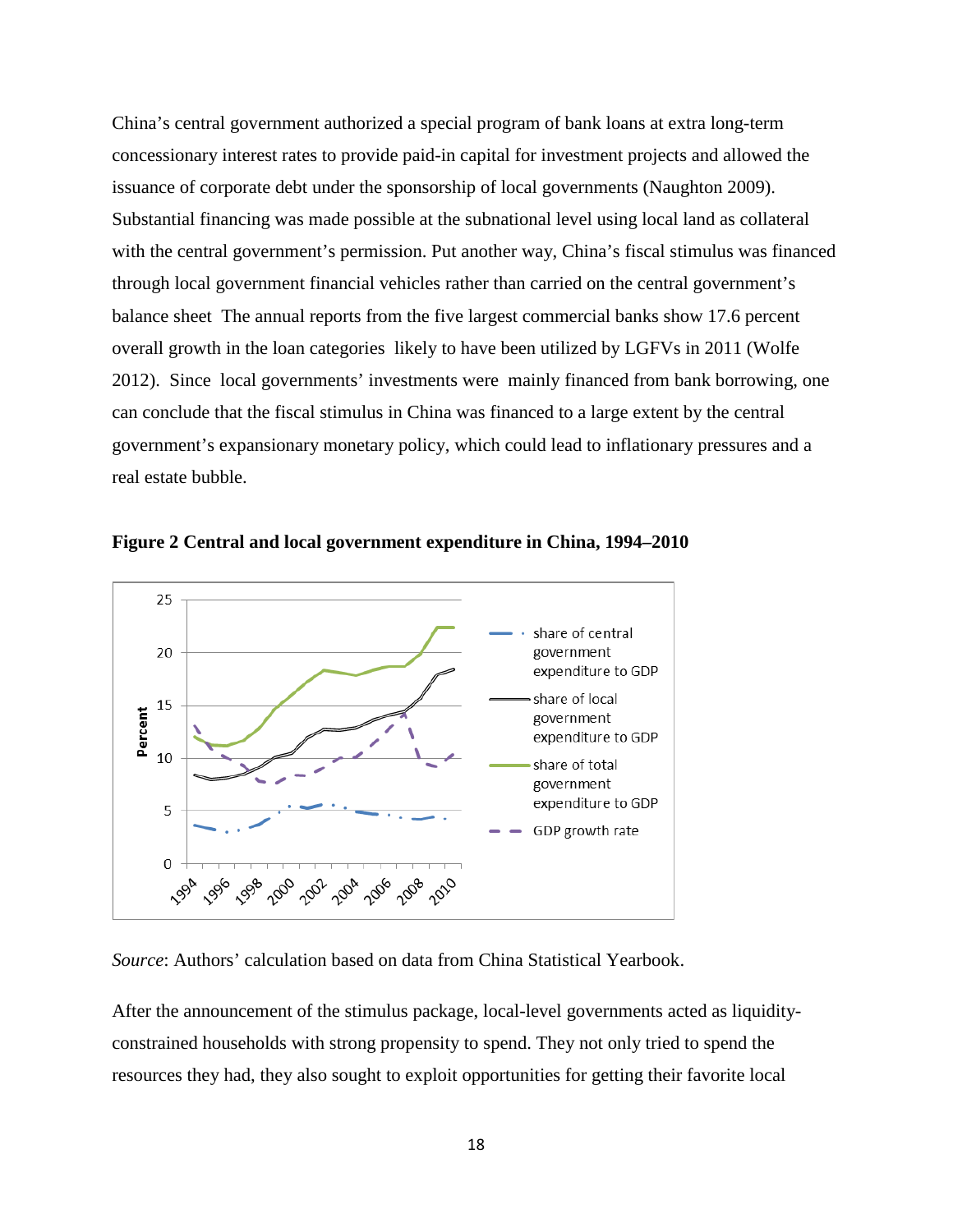projects approved by the central government and included directly or indirectly in the national investment plan to receive additional funding from the center (Naughton 2009).

One important reason for the strong expansionary spending at the subnational level is that subnational governments in China rely heavily on value added tax revenue. As this revenue is based on the manufacturer's location, subnational governments have strong incentive to attract investments in order to increase their fiscal revenue. Subnational governments propose a long list of often expensive projects that are "shovel ready." Within a month of initiating the plans for the central government to allocate Y 100 billion for the fourth quarter of 2008, for example, 18 provinces had proposed projects with a total budget of Y 25 trillion (Kan, Wang, and Wang 2009).

Another reason is related to the decentralized authoritarian system in China, in which the central government has concentrated personnel controls over subnational governments (Xu 2008). Subnational government officials, who control the bulk of the Chinese economy, have strong incentives to follow closely the policy directions of the central government.

China followed a very different path from other countries, such as the United States. Following the crisis, President Obama proposed a \$787 billion economic stimulus, but state and local governments in the US cut a wide range of expenditures and abandoned infrastructure projects to scramble to balance their budgets. According to some estimates, the aggregate fiscal expenditure stimulus in the United States, adjusted for the declining fiscal expenditure of the 50 states, was close to zero in 2009 (Aizenman and Pasricha 2010). Although the federal government stimulus prevented a net decline in aggregate fiscal expenditure, it did not push aggregate expenditure above its predicted mean. The Federal Reserve increased its lending, holding \$1.2 trillion (more than 8 percent of 2008 GDP) more in assets on its balance sheet in mid-April 2009 than a year earlier, but the increase only offset a collapse in credit in other parts of the economy. Large grants to the states did not result in an increase in government purchases at the state and local levels. Payments that temporarily increased disposable income did not significantly affect consumption expenditure (Taylor 2011).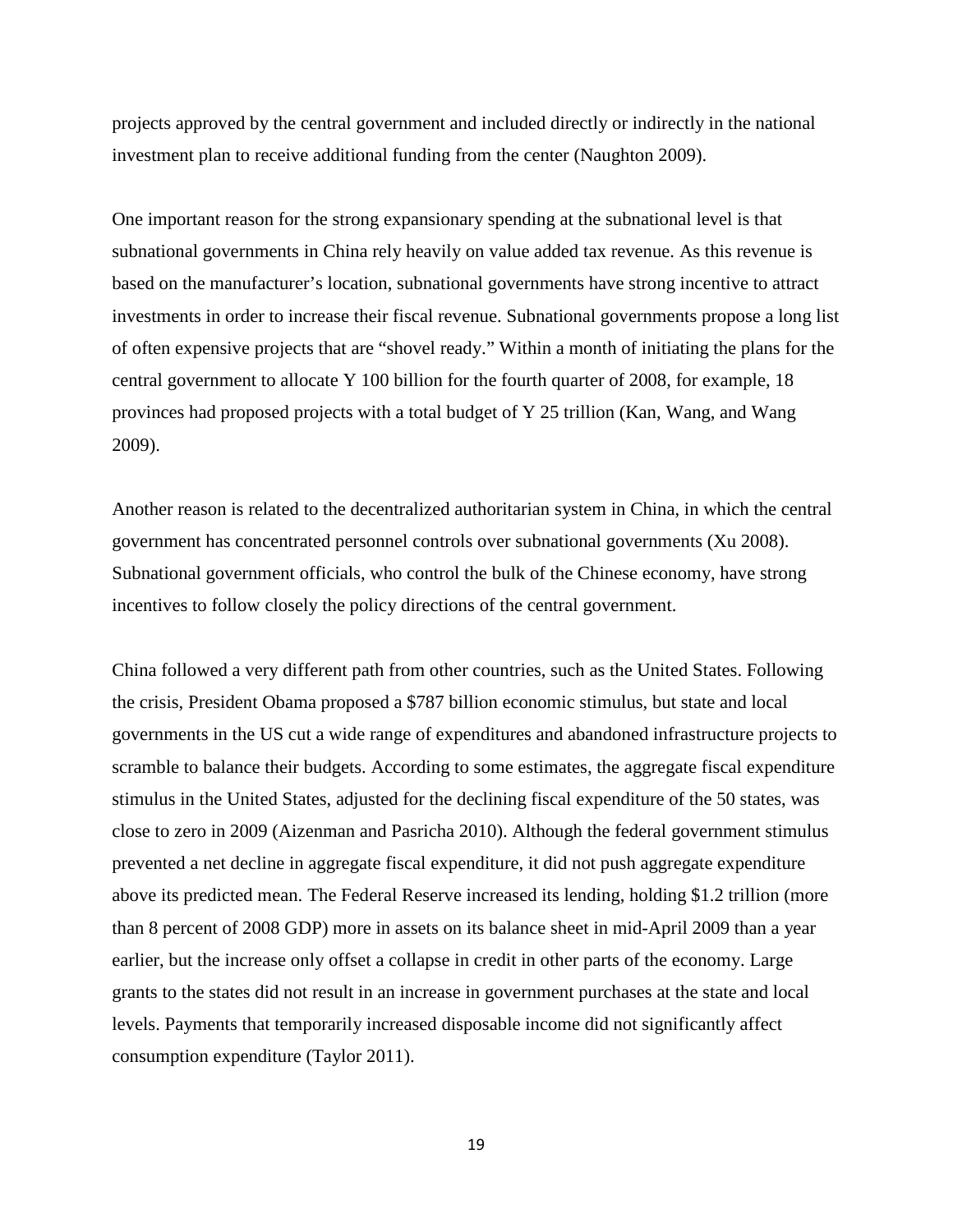In the European Union, expenditures in multitiered fiscal systems are often procyclical. Although national automatic stabilizers may help smooth taxes, consumption, and output over the business cycle, the Stability and Growth Pact, which limits independent borrowing by subnational government, pulls subnational fiscal policy in the opposite direction. Comparative empirical research emphasizes the role of national tax transfer systems in cushioning asymmetric regional shocks, but little is known about the cyclicality of subnational fiscal policy.

In China, the tax reforms of 1994, which strengthened the central government's fiscal capacity, played a key role in laying the ground for a stimulus package during a crisis. The reforms gradually increased the share of total government revenue to GDP and the share of central government revenue to total government revenue (box 3).

#### **Box 3 Tax reforms in China**

From 1980 to 1993, China adopted the fiscal contracting system, which decentralized tax administration. Subnational governments had strong incentives to retain fiscal revenues and develop their localities by imposing the lowest taxes possible on enterprises. As a result, the ratio of total government revenue to GDP declined, as did central government revenues relative to total government revenues. The 1994 tax reform replaced the discretion-based revenue-sharing system with a more rule-based fiscal assignment system, allowing the central authorities to reassert themselves more actively and to use fiscal policy for redistribution (Dollar and Hofman 2008). Before the reforms, the share of central government expenditures was roughly in line with its share of revenues; after the reforms, central government revenues to total government revenues rose sharply, more than doubling, from about 22 percent in 1993 to 56 percent in 1994 and hovering around 50 percent in recent years. The share of central government expenditures to total government expenditures declined from about 30 percent to 20 percent.

*Source*: Huang and Luo 2008.

Fifteen years after the reform, China has become much more decentralized. The central government raises more than 50 percent of revenue but accounts for only 20 percent of expenditure (figure 3). Subnational governments receive less than 50 percent of tax revenues in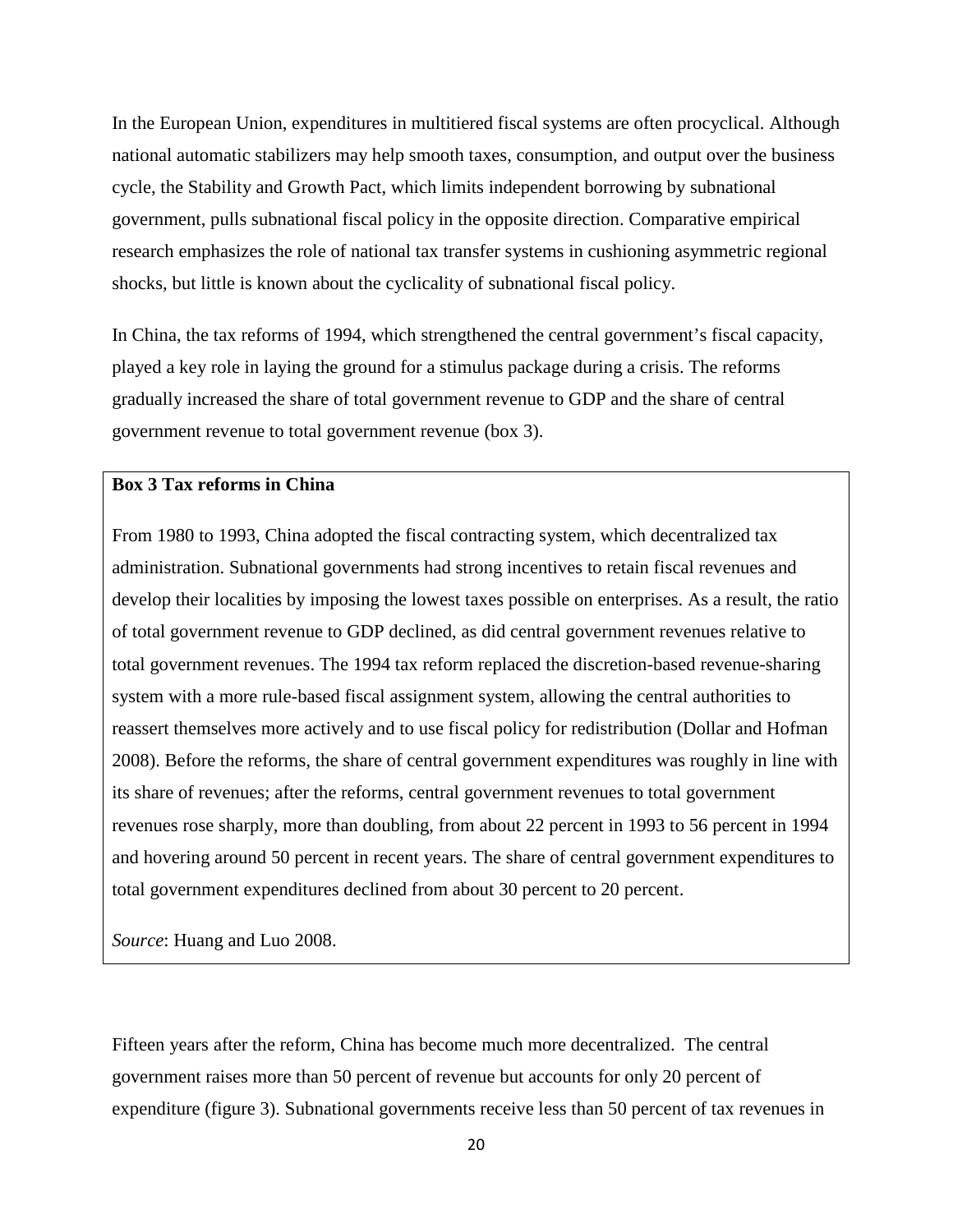the form of transfers from the central government but account for about 80 percent of total budgetary expenditures and are responsible for providing most public services. This has important implications for the provision of social services, for land values, and for the domestic banking system (IMF 2012e). Regarding land values, there is a strong incentive by the local governments to use land sales as a major source of financing their investments, the property markets. Therefore, reforming both the local government finances and the domestic banking sector should be high priority areas for the policy makers in China.





*Source*: Authors' calculation based on data from China Statistical Yearbook. Data is not available for 1986-1989.

#### **Lessons Learned**

China's stimulus package appears to have worked exceptionally well. It was about the right size, included the appropriate components, and was well timed. Its subnational component was designed to maximize the impact of the stimulus package on the economy and minimize the potential procyclical elements that are usually built into subnational fiscal mechanisms in large federal countries.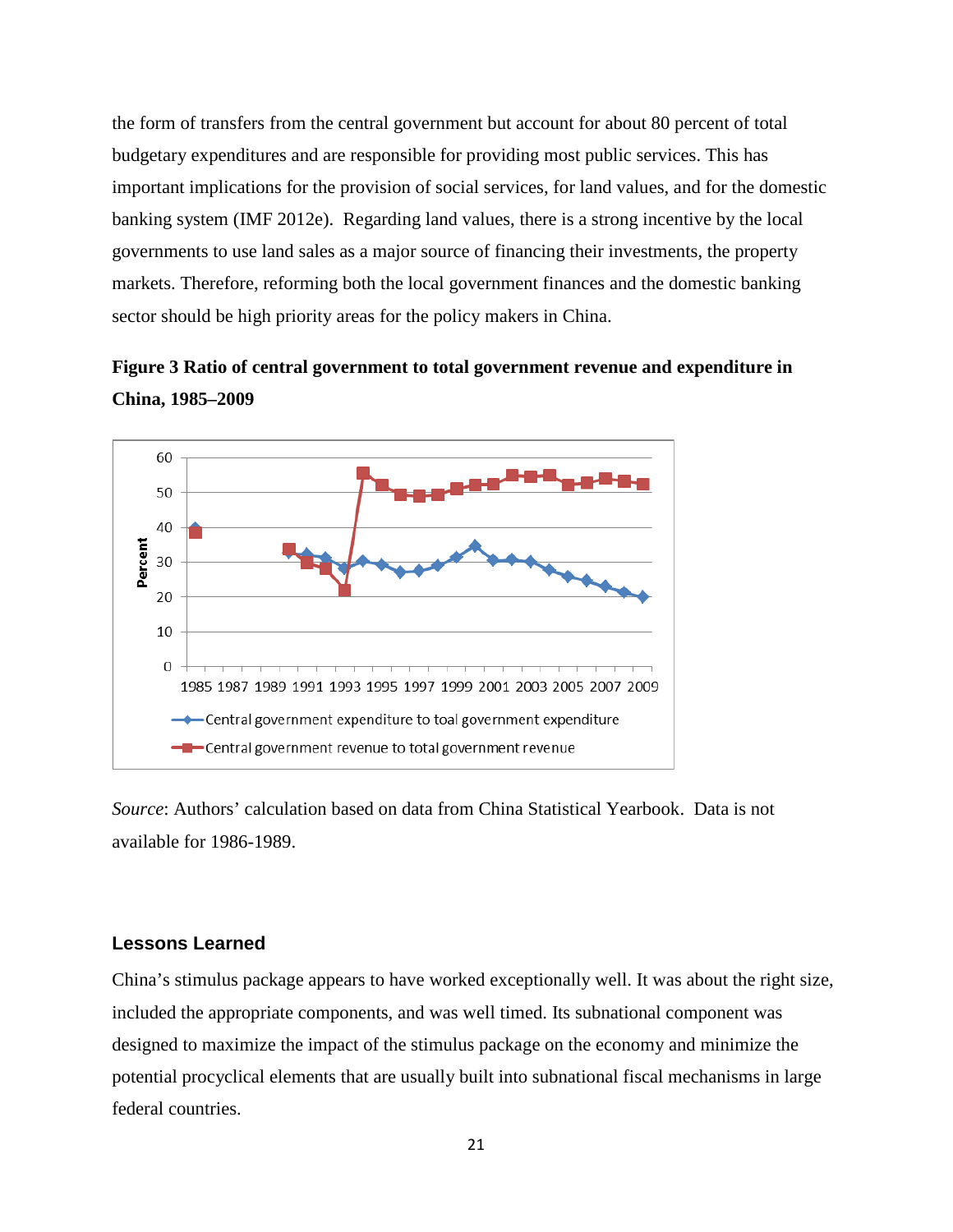China's system for assigning fiscal revenues and expenditures gives its central government significant control over the country's fiscal resources and creates strong incentives for subnational government to seek resources from the center. Therefore, at the inception of the crisis, with the fiscal buffers built up in normal times, the central government was in a strong position to allocate and leverage fiscal resource to implement a large and speedy countercyclical stimulus.

If the global economy slows down sharply or enters another deep recession—as a result of the crisis in Europe or other events, such as a sudden and large increase in international oil prices— China could consider another large fiscal expansion to avoid a substantial slowdown in its economy. A massive stimulus would support both regional and global growth. Although the debt to GDP ratios at both the central and subnational levels rose markedly in 2008–10, China's fiscal space remains large. Some recent OECD estimates suggest that Chinese policy makers have also begun to relax their fiscal stance. The government debt ratio (including the contingent liabilities of all off-budget entities) dropped substantially in 2011. Some recent estimates suggest that the overall debt ratio could decline to about 44 percent of GDP by the end of 2012 compared with 54 percent in 2010 (OECD 2012).

If well managed, an infrastructure investment–focused plan could once again generate large multipliers in the short run and increase production capacity and the rate of growth of productivity in the long run. Going forward, emphasizing rural infrastructure, as well as urban infrastructure to facilitate sustainable urbanization, which had been impeded due to the strategy of prioritizing heavy industries, to support investment and consumption remains crucial for the rebalancing of the economy (Lin 2012). Due to the rapid urbanization since the 1980s, there is a large gap in the provision of basic infrastructure in urban areas and massive investments are required (World Bank 2012). These investments can continue to finance themselves, thus nullifying the Ricardian equivalence–type effects and avoiding the tax today or tax later dilemma.

The success of China's fiscal stimulus offers several useful lessons for both advanced and emerging economies.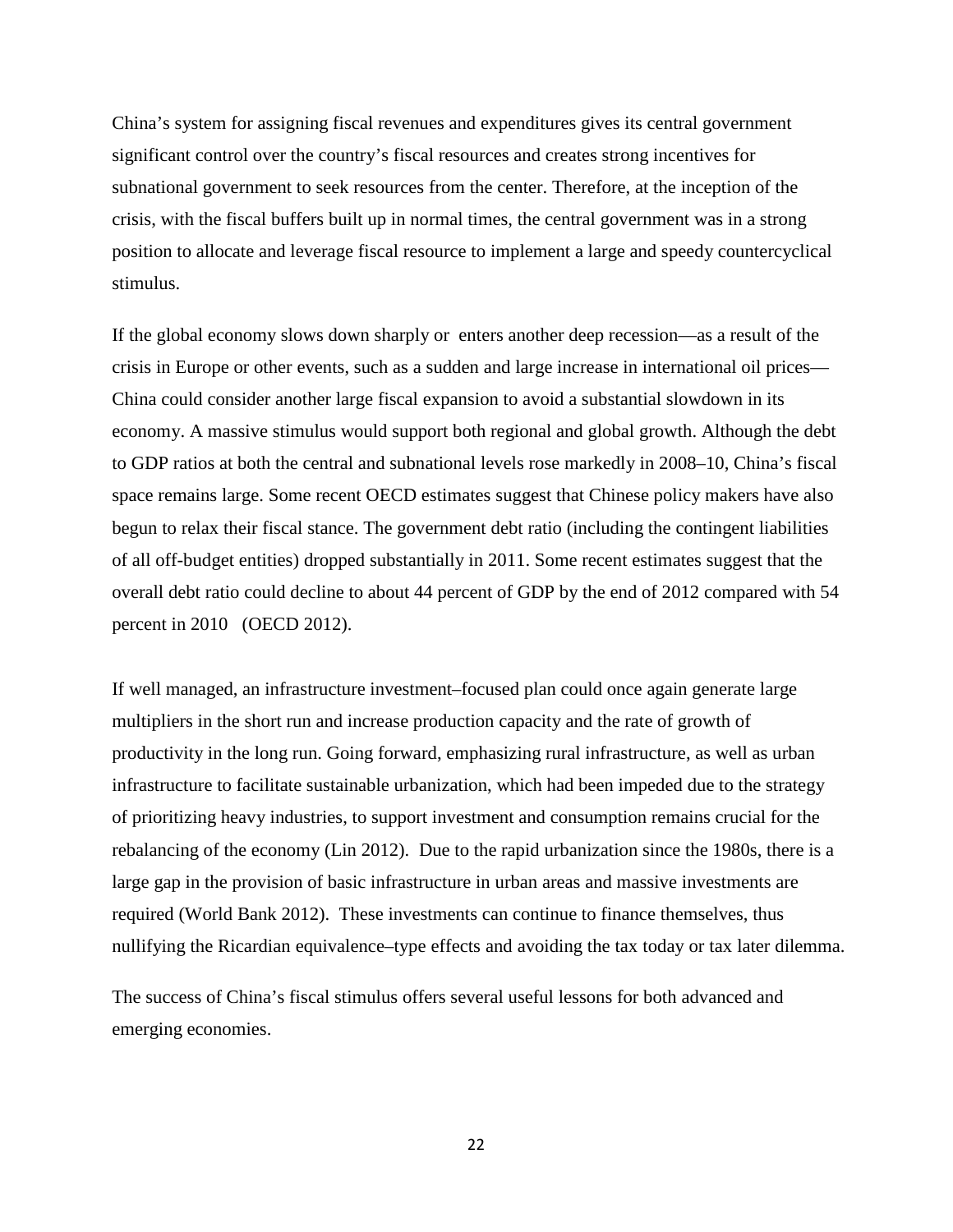#### *Multipliers Are Larger When Debt Is Lower*

The high level of government debt severely reduces the effect of stimulus in many advanced and some emerging economies through its large negative effects on growth. The strong fiscal stance and low level of debt on the eve of the global crisis gave China plenty of scope for decisive action. Fiscal multipliers are larger when the debt to GDP ratio is lower or the fiscal space larger. An IMF estimate suggests that a 10 percent increase in public debt is associated with an annual decline of 0.2–0.3 in per capita GDP growth (Kumar and Woo 2010). Reinhart and Rogoff (2010) posit that GDP growth will be 2 percentage points lower when external debt to GDP is 60 percent or higher and that economic growth rate could be cut by half if public debt reaches a much higher level. Exacerbated by the high debt service burden and the scarcity of resources in the post 2008-09 crisis period new normal (i.e. continued slow growth in advanced economies), the vicious cycle can be self-sustaining. How to leverage the role of the dollar—and to a lesser extent the euro—as an international currency and take advantage of near zero interest rates in their financial markets are among key considerations for the United States and EU countries in stimulating their economies.

#### *Targeting and the Quality of Spending Matter*

How the stimulus is targeted (on infrastructure or social safety net programs, for example) and the quality of spending determine the impact and fiscal sustainability of the stimulus. There is less pressing need for infrastructure investment in advanced economies than in emerging and developing economies. But demand exists for certain categories of infrastructure, including upgrades of ailing transport and communications systems and new investments in green infrastructure. Many of these investments are the responsibilities of subnational governments. Providing appropriate incentives to subnational governments on targeted infrastructure investment can be an effective way to boost expenditure at the subnational level, counteracting the procyclical nature of such spending and increasing productivity growth in the long run.

There are massive needs for infrastructure investments in many developing, particularly in Africa. By finding innovative ways to finance these investment needs, Sovereign Wealth Funds (SWFs), particularly the rapidly growing ones held by emerging and high-income (mainly oil exporters) countries, and pension funds could be leveraged to finance infrastructure investments in emerging and developing countries. This mode of financing infrastructure investments would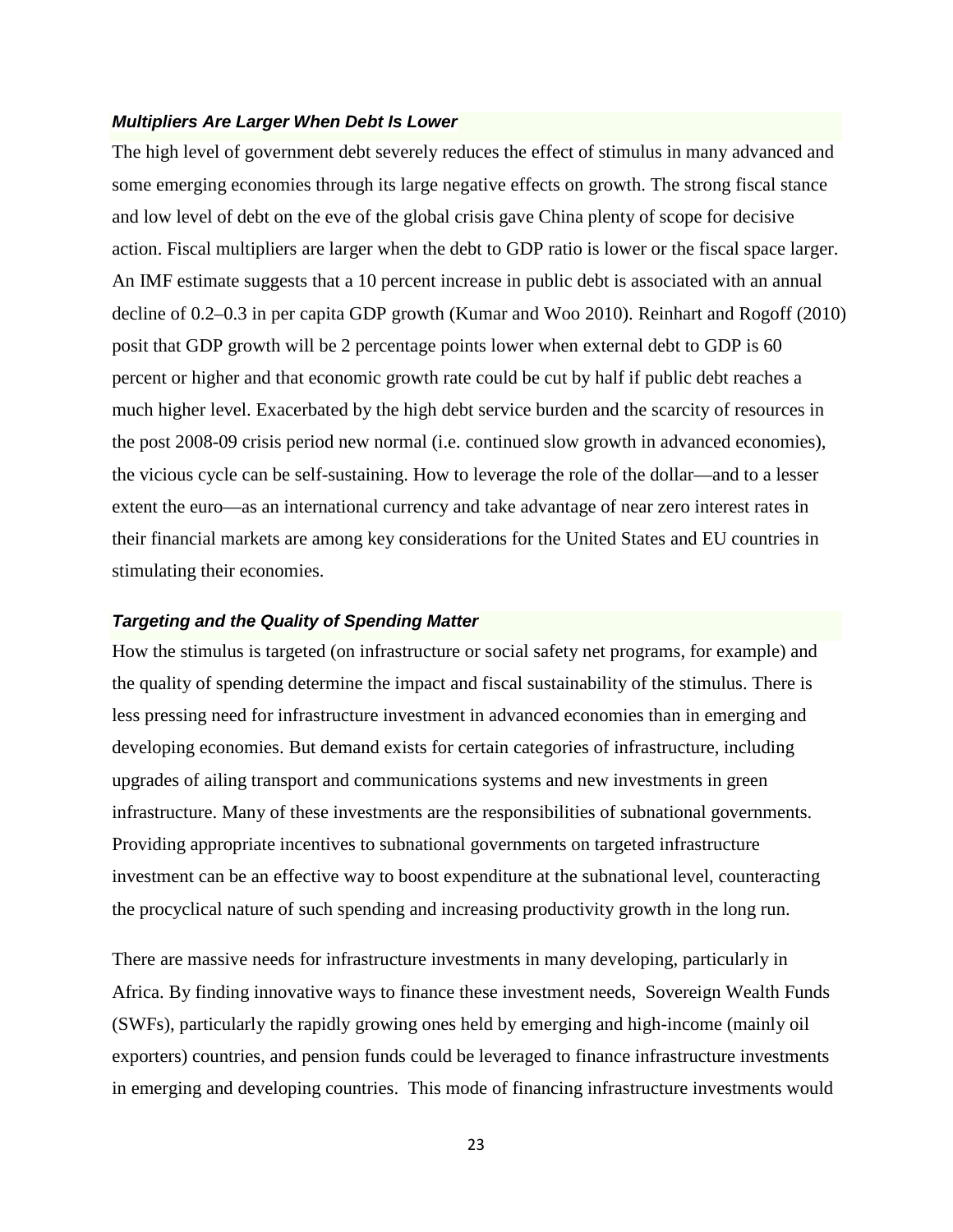be an effective way to channel funds from low return investments to higher return investments and thereby contribute to global growth, employment generation, and ultimately social and political stability in poorer countries (Lin 2011b).

#### *The Need to Stimulate the Economy Should Not Drive Investment*

Infrastructure investments may not be as productive as hoped for if they are driven mainly by short-term countercyclical considerations or politically motivated incentives. They are best driven by a sound public investment management system, in which the selection and implementation of projects are based on value for money. Ensuring the quality of investment takes time. The dash for shovel-ready projects can undermine the selection process. When projects are prepared in a rush, the incidence of corruption and mismanagement can rise and the quality and value for money of projects can decline. Countries in which governments at both the central and subnational levels have a list of good quality projects are more likely to witness better stimulus effects.

#### *Fiscal Sustainability Should Not Be Jeopardized*

A sharp rise in local government debt raises serious concerns about fiscal sustainability down the road. In 2010, China had Y 10.7 trillion in local debt (26 percent of GDP), a 19 percent increase over 2009. In 2009, at the height of the stimulus, China's debt soared by 62 percent, according to the National Audit Office.<sup>[5](#page-34-4)</sup> Most local stimulus matching funds are financed by commercial loans guaranteed by local governments and made possible by special measures approved by the central government. The central government issues Treasury bonds earmarked for local government use.<sup>[6](#page-34-5)</sup> The local governments sponsor the issuance of corporate debt, some of which are even qualified as paid-in capital. . This increased leverage, however, could have a strong negative effect on growth if the returns on the investments fall significantly below expectation. Future stimulus should be executed mainly through the budget rather than the banking system. Given the massive needs for infrastructure investment at the provincial and municipal levels in China, the current system would need to be reformed to allow local governments to borrow and issue bonds, which would be a an efficient way to bring off budget borrowing on budget and help manage the risks emanating from local government borrowing and Urban Development Investment Corporation debts. However, the decision to allow local governments to borrow should be based on proper incentives for local governments to comply with the rules, developing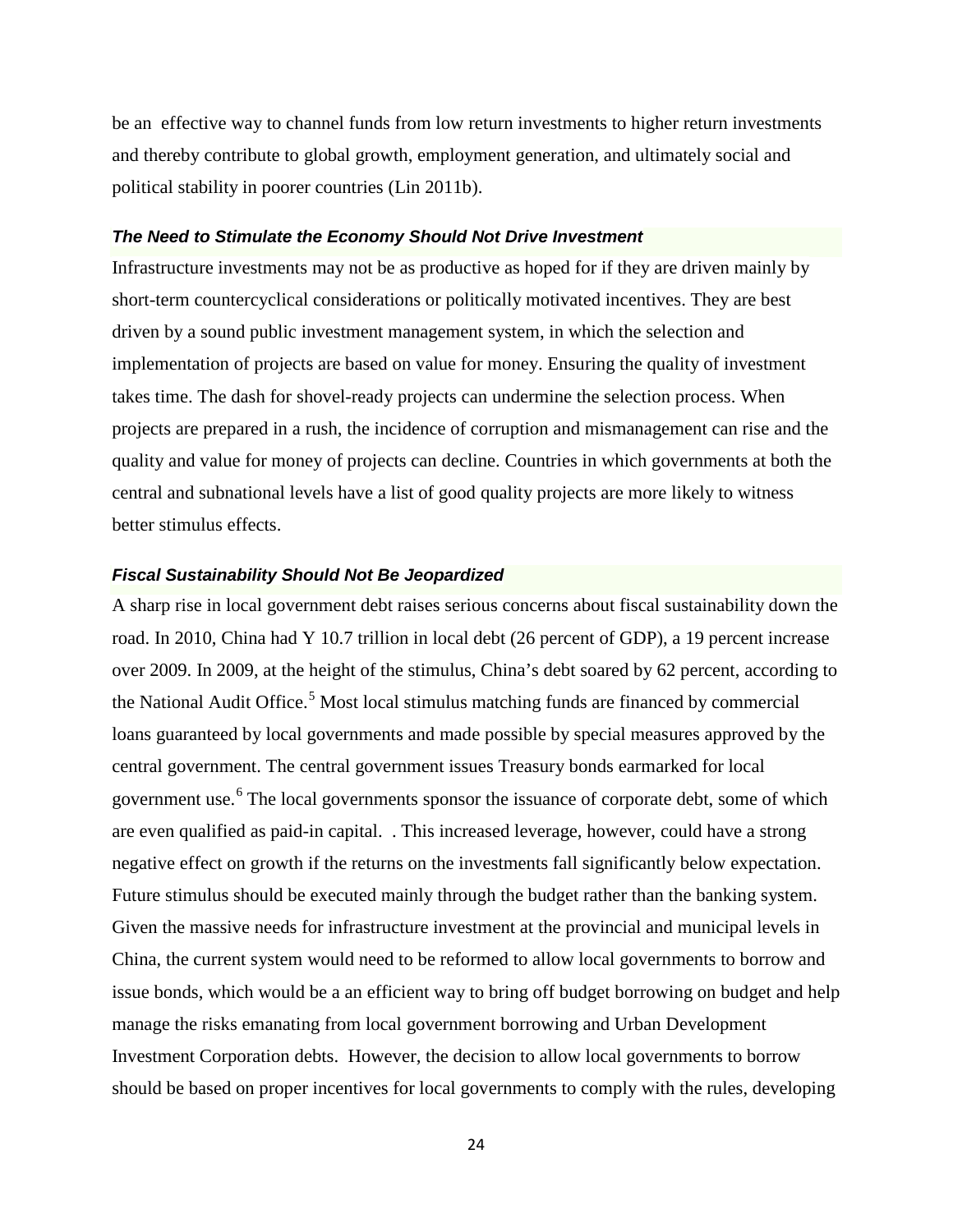a comprehensive and transparent information system on their activities, and instituting appropriate sanctions if they breach pre-agreed quantitative and qualitative criteria.<sup>[7](#page-34-6)</sup>

#### *Lending and Investment Must Be Economically Justified*

Lending from state-owned banks and investment by state-owned enterprises are driven mainly by the policy directives of the central and local governments; in-depth economic underpinning may be lacking, in particular when decisions are made in haste.

Investment by state-owned enterprises included highly leveraged purchases of real estate. The sharp increase in demand raised real estate prices and may not be sustainable. Residential land auction prices in eight major cities doubled in 2009, controlling for quality variation (Deng and others 2011). When the bubble bursts, the state-owned enterprises—and hence the state-owned banks—will suffer in multiple ways. It is hence more prudent to rely mainly on fiscal measures than on monetary expansion should another round of stimulus be required, even though the size of the resulting multiplier would be smaller.

Prudent management of infrastructure project selection, local government finance, and macro resource allocation is crucial for a stimulus to be sustainable and effective in the long term. The strong leverage effect of the central government stimulus on subnational government spending could magnify both the positive and negative effects, particularly as a large share of the money was financed through government-backed bonds. If projects are not well chosen, stimulus investment can only postpone the needed adjustment and result in a spiral that leads to more unneeded investment to absorb the unnecessary supply. Such investments will add to unutilized capacity, which will exacerbate inflation and increase local government debt and to a lower growth. When the incentives to invest are strong, the "fever of investment" can be harmful, as it was in the 1990s.

#### *The Risks Arising from Worsening Income Distribution and Environmental Problems*

The decline in external demand in China has been largely compensated for by increases in domestic investment. The evidence so far indicate that household consumption as a share of GDP has continued to decline (Figure 4), though it is possible that the stimulus prevented a potential decline in the level of private consumption. In fact, growth of household consumption (in terms of US dollars) in 2011 has been relatively large compared with other emerging and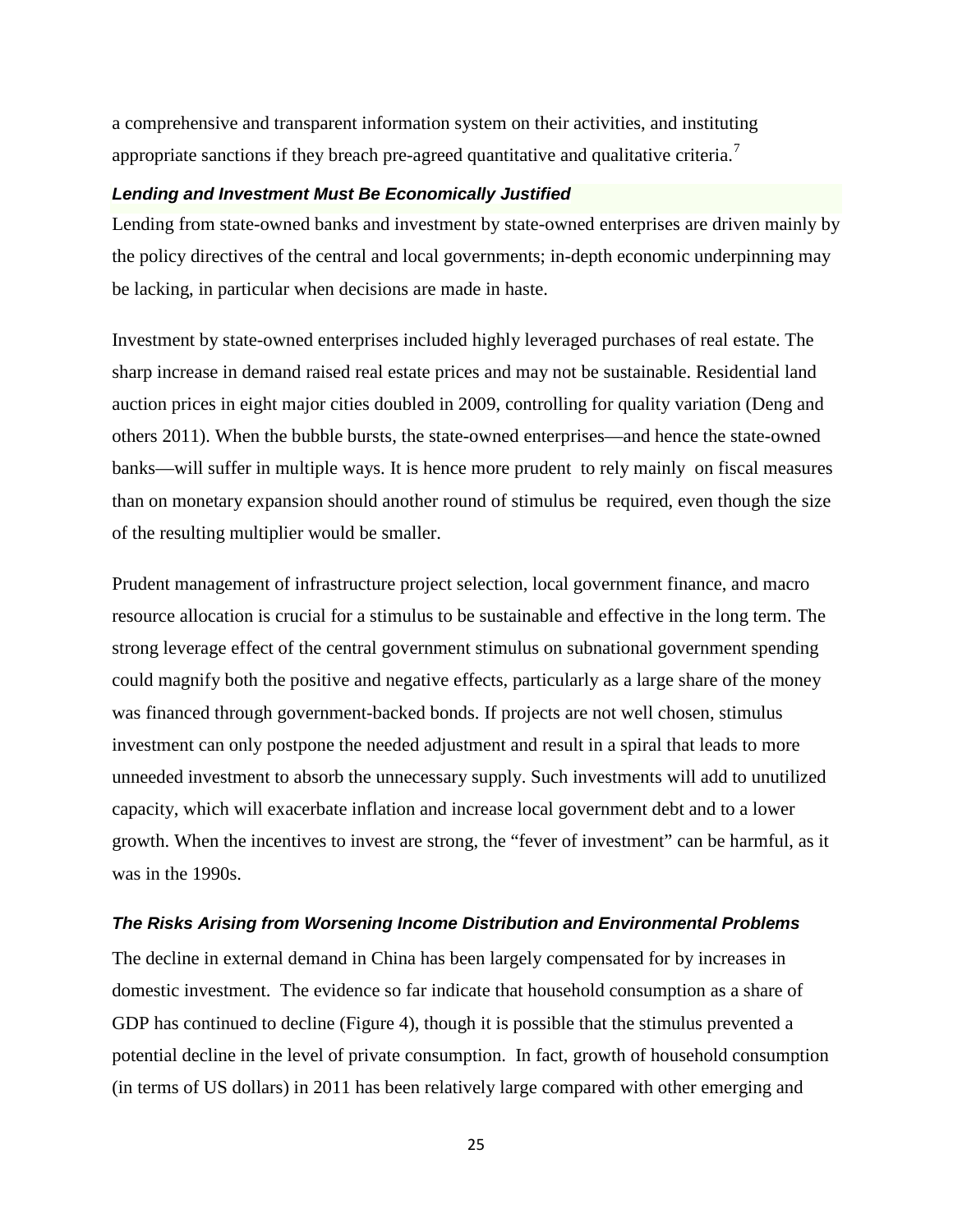with advanced economies (Barnet et al 2012). Nevertheless, improving China's income distribution and inclusiveness of its economy, as well as reforming of its banking system and intergovernmental fiscal system, are critical for substantially stimulating private consumption and growth of domestic effective demand and thereby rebalancing GDP growth over the medium- to long-term. A sudden shift from investment to consumption as the main source of stimulus can add to inflationary pressures, lower output growth, and lead to higher unemployment in the short-run, as it would take time for industries to shift their products away from exports and capital goods towards domestic demand and consumption goods while maintaining high employment.





*Source:* IMF 2012 (d)

Therefore, to continue filling the gap in industrial upgrading and to provide a more conducive business environment for productivity growth, increased investments in high priority infrastructure areas is critical. Given China's emphasis on green development, it will need to make massive investments in clean and more efficient energy and in the urban areas, including urban infrastructure in order to improve urban living and reduce urban congestion and sprawl (World Bank 2012). These investments should be coupled with investments in education, health, and social protection, which are equally critical for more balanced, inclusive and sustainable growth of the Chinese economy. Moreover, for a middle-income country like China to catch up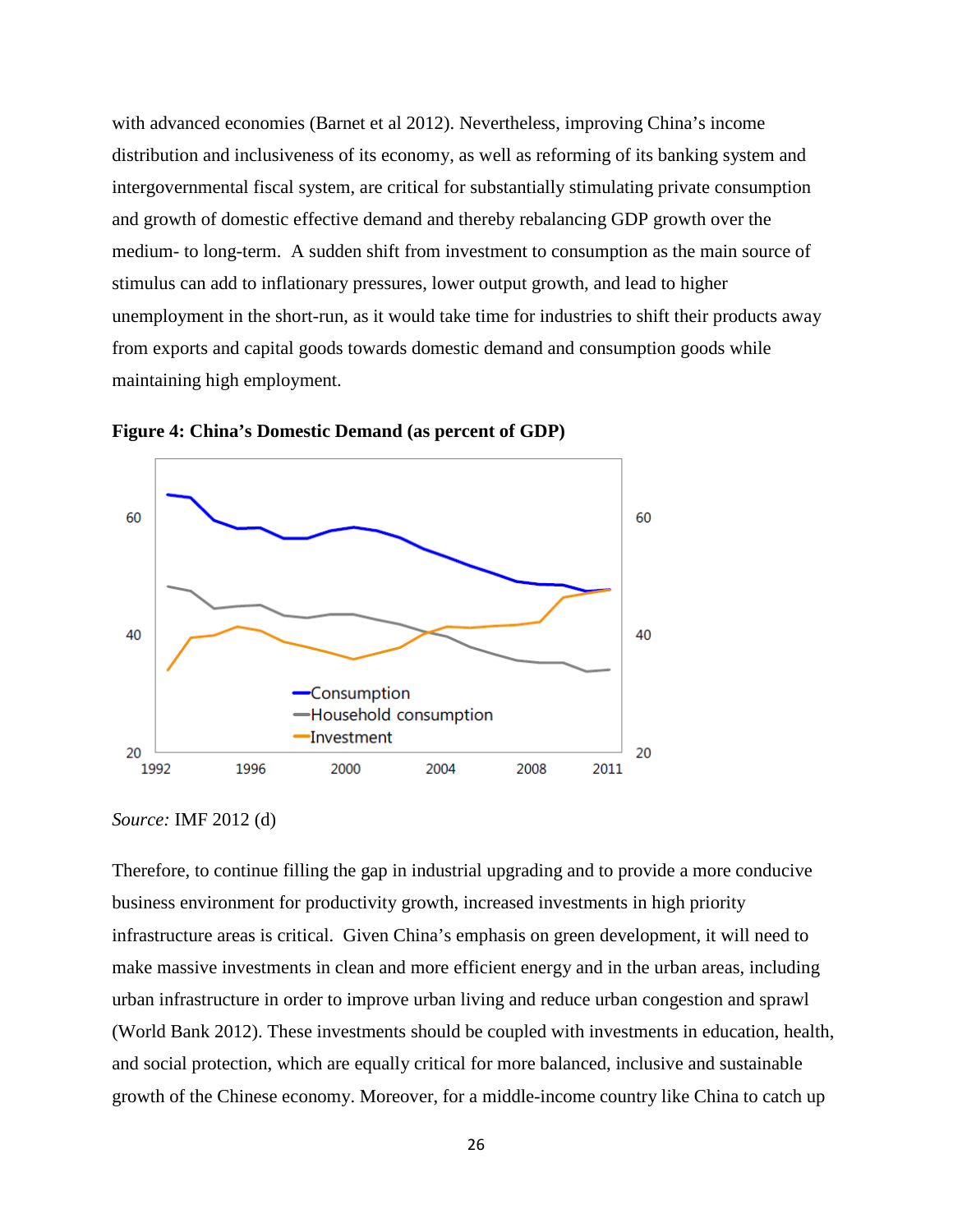with the high-income countries, a higher level of investment, focusing on innovation and on absorbing more advanced technologies that already exist to lower the costs of development is important (Lin, 2012). Improving income distribution through a more inclusive growth is an efficient way to increase consumption ratio. Delivering more, higher quality and better targeted social services to the underserved rural areas and migrant populations are among the key actions required to improve social and economic inequality (The World Bank, 2012). Financial and corporate sector reforms are also important measures for boosting private consumption (IMF 2012d).

As a sustained recovery of global demand remains uncertain, in particular in the context of the ongoing euro area crisis, export demand weakens across all markets, as witnessed during 2012. China's growth can continue to be fuelled mainly by higher domestic investment, including by subnational and local authorities, focusing on major infrastructure, including green projects, which represent important bottlenecks to growth at the regional and national levels. Private consumption, however, is likely to respond positively to the increased demand and real income. However, in the medium- to long-term, expanding household income and consumption, mainly through expansion of the social protection programs, including health insurance and pension programs, is highly desirable for achievement of the "harmonious society." This change is likely to shift China's economic growth path towards a more balanced trajectory.

#### *Concluding Remarks*

China's government economic stimulus package in 2008-09 appears to have worked well. It seems to have been about the right size, included a number of appropriate components, and was well timed. Its subnational component was designed to enhance the impact of the stimulus package on the economy and reduce the potential procyclical elements that are usually built into subnational fiscal mechanisms in federal countries. Moreover, China's massive fiscal stimulus played an important role in the overall recovery of the global economy. Using a simple analytical framework, this paper focuses on two key factors behind the success of the stimulus: investments in bottleneck-easing infrastructure projects and countercyclical nature of subnational spending. The well-chosen infrastructure investments not only could finance themselves in the long run,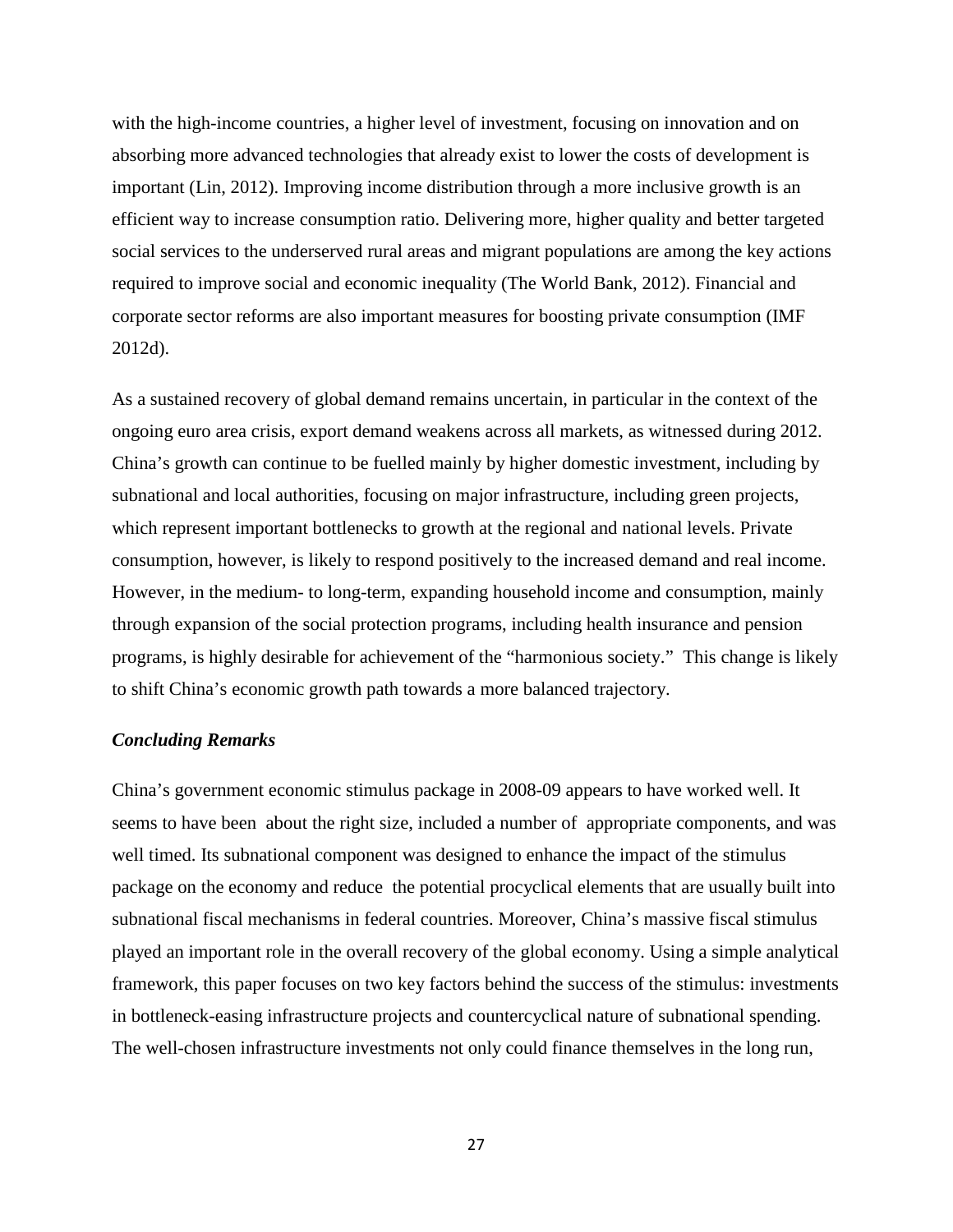through high economic rate of return, but in this case also helped improve business climate and crowded in the private investment and thereby enhanced productivity growth.

Moreover, the unusually expansionary subnational government spending played a key role in strengthening the overall impact of the stimulus and sustaining post crisis growth. The paper also highlights the importance of public investment quality and cautions about the sustainability of local government financing through the domestic banking system and possible increases in local governments off balance sheet or contingent liabilities. These lessons may be of particular relevance today for China, as well as other countries, in formulating policy response to another regional or global economic slowdown or crisis, possibly as a result of the Eurozone turmoil, to ensure greater efficiency and effectiveness of their fiscal interventions.

Finally, improving China's income distribution and inclusiveness of its economy, as well as reforming of its banking system and intergovernmental fiscal system, are critical for substantially stimulating private consumption and growth of domestic effective demand and thereby rebalancing GDP growth over the medium- to long-term.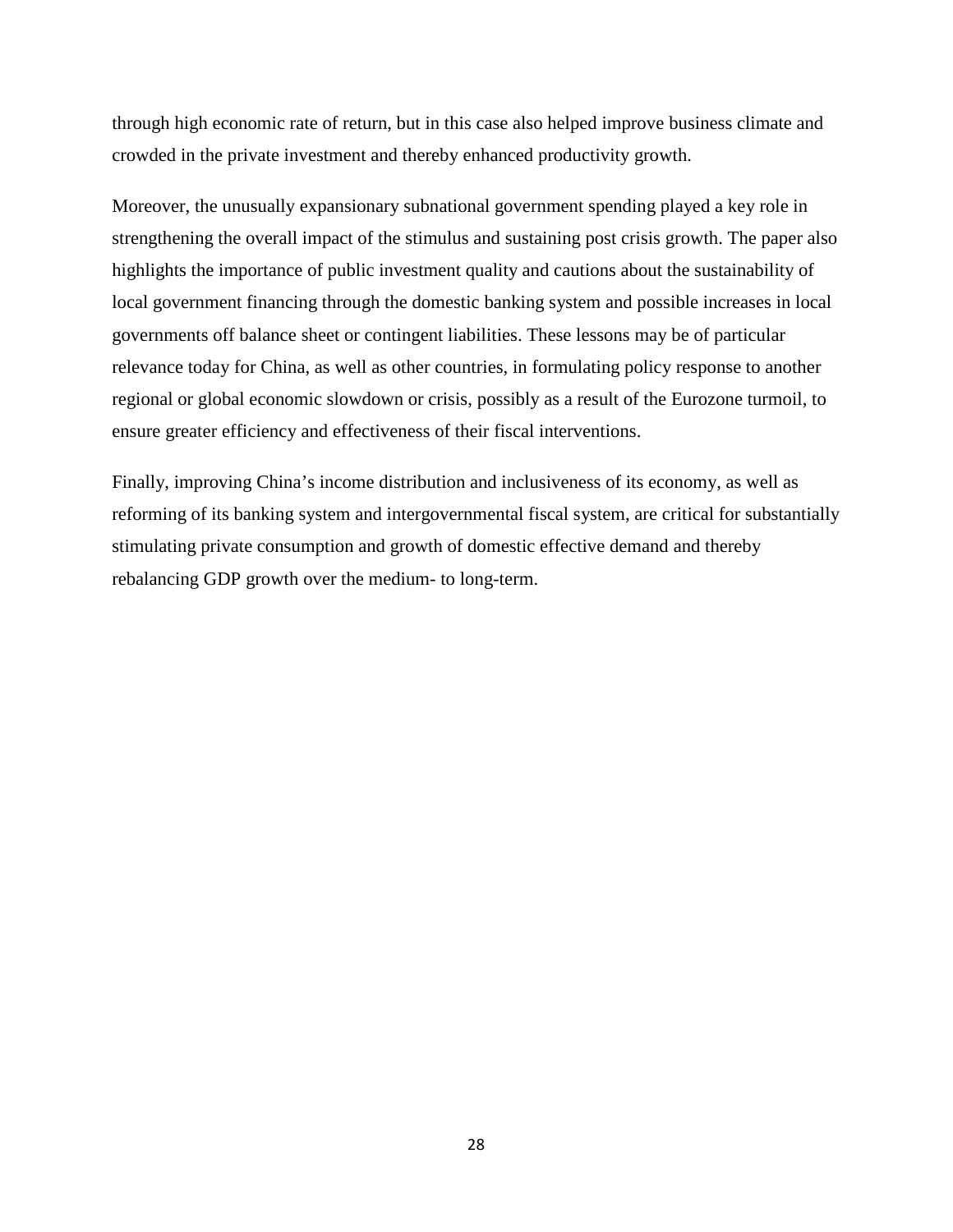#### **References**

- Aizenman, J., and Y. Jinjarak. 2010. "The Role of Fiscal Policy in Response to the Financial Crisis." United Nations, Development Policy and Analysis Division, New York.
- Aizenman, J., and G. K. Pasricha. 2010. "The Net Fiscal Expenditure Stimulus in the US 2008–2009: Less Than What You Might Think." http://www.voxeu.org/index.php?q=node/4707.
- Arora, V. B., and A. Vamvakidis. 2010. "China's Economic Growth: International Spillovers." IMF Working Paper 10/165, International Monetary Fund, Washington, DC.
- Arreaza A., B. E. Sorensen, and O. Yosha. 1999. Consumption Smoothing through Fiscal Policy in OECD and EU countries." In *Fiscal Institutions and Fiscal Performance*, ed. J. Poterba and J. von Hangen, 59–80. Chicago: University of Chicago Press.
- Bahl, R., and J. Martinez-Vazquez. 2003. "Fiscal Federalism and Economic Reform in China," Georgia State University. International Studies Program, Working Paper No. 03-13.
- Bank of England. 2011. *China's Changing Growth Pattern*. Bank of England Research and Analysis, London.
- Barnet, S., A.Myrvoda, and M. Naber, "Sino-Spending." In Finance and Development, IMF, September 2012.
- Barro, R. J., and C. J. Redlick. 2009. "Macroeconomic Effects from Government Purchases and Taxes." Department of Economics, Harvard University, Cambridge, MA.
- Broadman, H. G. 2010. "Economic Drivers of China's Foreign Policy toward Sub-Saharan Africa." Paper presented at the International Monetary Fund, Washington, DC, January 19.
- Caballero, R. J., and A. Krishnamurthy, 2004. "Fiscal Policy and Financial Depth." NBER Working Paper 10532, National Bureau of Economic Research, Cambridge, MA.
- China Daily, November 27, 2008. [http://www.chinadaily.com.cn/business/2008-11/27/content\\_7246758.htmC](http://www.chinadaily.com.cn/business/2008-11/27/content_7246758.htm)hina Statistics Yearbook. 2011. Beijing. National Bureau of Statistics of China.
- Christiano, L., M. Eichenbaum, and S. Rebelo. 2009. "When Is the Government Spending Multiplier Large?" NBER Working Paper 15394, National Bureau of Economic Research, Cambridge, MA.
- Clemens, J., and S. Miran. 2012. "Fiscal Policy Multipliers on Subnational Government Spending." *American Economic Journal: Economic Policy 2012* 4 (2): 46–68.
- National Audit Office of People's Republic of China (CNAO) . 2011. *Audit Findings on China's Local Governmental Debts*. [http://www.cnao.gov.cn/UploadFile/NewFile/2011121620816635.pdf.](http://www.cnao.gov.cn/UploadFile/NewFile/2011121620816635.pdf)
- Corsetti C., A. Meier, and G. Muller. 2012. "What Determines Government Spending Multiplier." IMF Working Paper WP/12/50, International Monetary Fund, Washington, DC.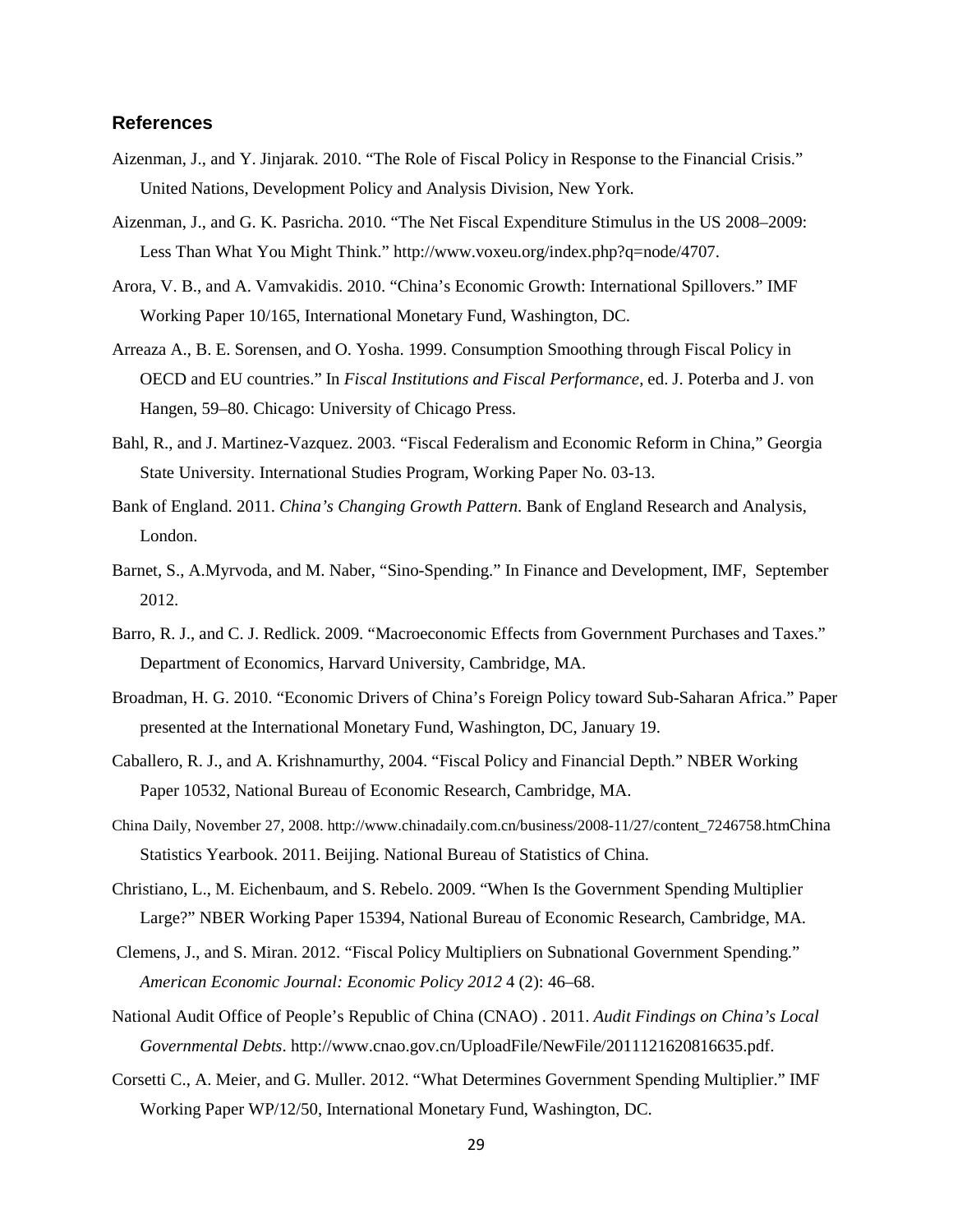Cova, P., M. Pisani, and A. Rebucci. 2010. "Macroeconomic Effects of China's Fiscal Stimulus." Working Paper 211, Inter-American Development Bank, Washington, DC.

Dable-Norris, E. 2005. "Issues in Intergovernmental Fiscal Relations in China," IMF Working Paper WP/05/30.Day, C. 2011. "China's Fiscal Stimulus and the Recession Australia Never Had: Is a Growth

Slowdown Now Inevitable?" Agenda 18 (1), Australia National University, Canberra.

- Deng, Y., R. Morck, J. Wu, and B. Yeung. 2011. "Monetary and Fiscal Stimulus, Ownership Structure, and China's Housing Market." NBER Working Paper 16871, National Bureau of Economic Research, Cambridge, MA.
- Development Research Center for the State Council 2010, *Climate and Energy Impact of China's Stimulus Package.* Development Research Center for the State Council
- Dollar, D., and B. Hofman. 2008. "Intergovernmental Fiscal Reforms, Expenditure Assignment, and Governance." In *Public Finance in China: Reform and Growth for a Harmonious Society*, ed. Jiwei Lou and Shulin Wang [400 pages]. Washington, DC: World Bank.
- Ducanes G., M. A. Cagas, D. Qin, P. Quising, and M. A. Razzaquel. 2006. "Macroeconomic Effects of Fiscal Policies: Empirical Evidence from Bangladesh, China, Indonesia and the Philippines." [http://www.ecomod.org/files/papers/1530.pdf.](http://www.ecomod.org/files/papers/1530.pdf)
- Eichenbaum L., M. Christiano, and S. Rebelo. 2009. " When is the Government Spending Multiplier Large", mimeo, Northwestern University http://faculty.wcas.northwestern.edu/~yona/research/Multiplier-version12.pdf
- European Chamber. 2009. *Overcapacity in China: Causes, Impacts and Recommendation*. [http://www.rolandberger.com/media/pdf/Roland\\_Berger\\_Overcapacity\\_in\\_China\\_20091201.pdf.](http://www.rolandberger.com/media/pdf/Roland_Berger_Overcapacity_in_China_20091201.pdf)
- Eyraud, L., and L. Lusinyan, 2011, "Decentralizing Spending More than Revenue: Does It Hurt Fiscal Performance?" IMF Working Paper 11/226, International Monetary Fund, Washington, DC.
- Feldstein, M. 2009. "Rethinking the Role of Fiscal Policy." National Bureau of Economic Research, Cambridge, MA. http://www.nber.org/feldstein/RethinkingtheRole.pdf.
- Gavin, M.l, and R. Perotti. 1997. "Fiscal Policy in Latin America." *NBER Macroeconomics Annual* 12: 11–72. Cambridge, MA: National Bureau of Economic Research.
- Giles, J., A. Park, F. Cai, and Y. Du. 2012. "Weathering a Storm: Survey-Based Perspectives on Employment in China in the Aftermath of the Global Financial Crisis." World Bank Policy Research Working Paper 5894, Washington, DC.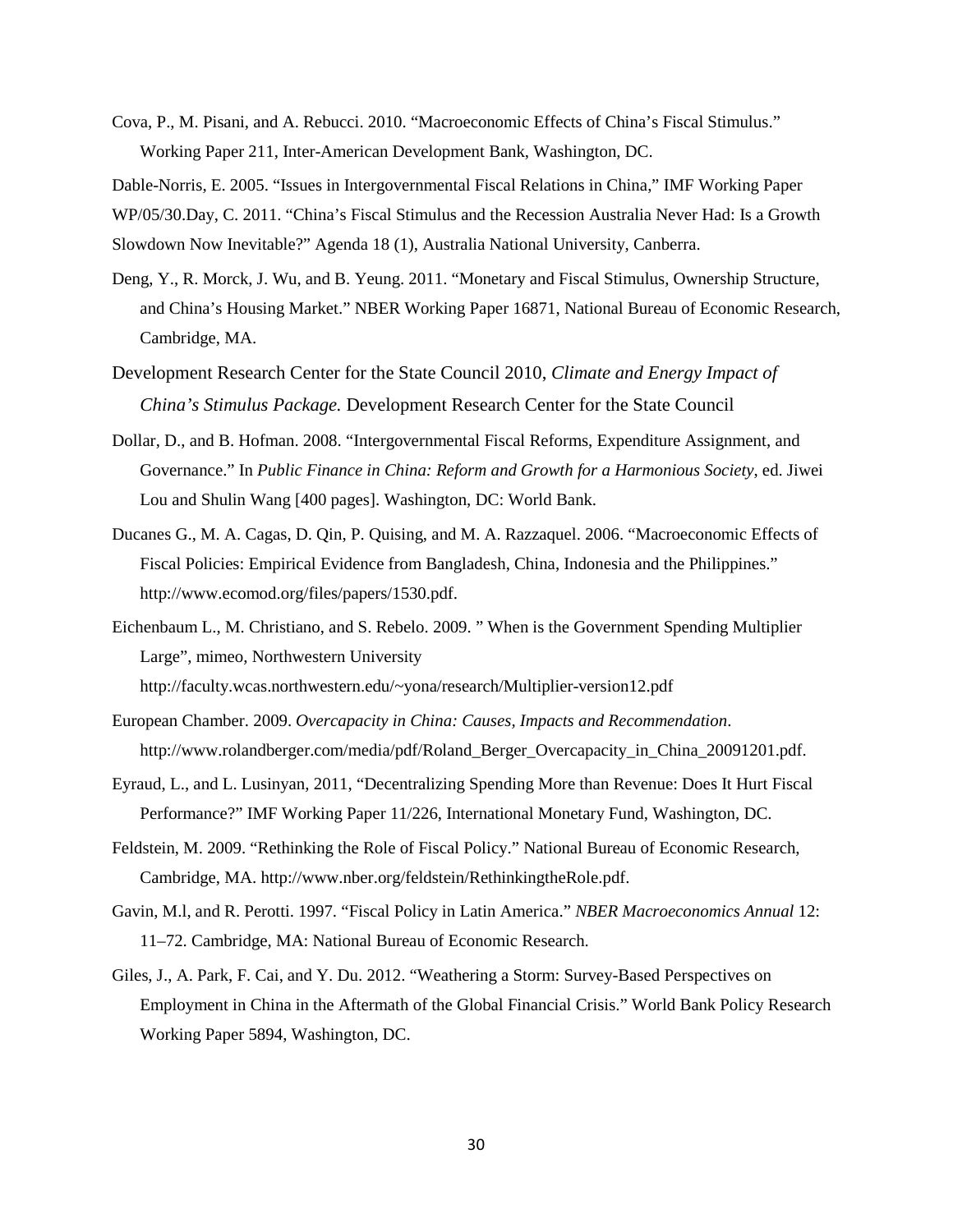- Gozalez, C., D. Rosenblatt, and S. Webb (2002), "Stabilizing intergovernmental transfers in Latin America : a complement to national/subnational fiscal rules?", Policy Research Working Paper 2869, The World Bank.
- Hallerberg, M., and R. Strauch, 2002. "On the Cyclicality of Public Finances in Europe."*Empirica* 29 (3): 183–207
- He, D., Z. Zhang, and W. Zhang. 2009. "How Large Will Be the Effect of China's Fiscal Stimulus Package on Output and Employment?" *Pacific Economic Review* 14 (5): 730–44.
- Heppke-Falk, K. H., and G. B. Wolff. 2008. "Moral Hazard and Bail-Out in Fiscal Federations: Evidence for the German Länder." *Kyklos* 61 (3): 425–46.
- Huang, Y., and X. Luo. 2008. "Reshaping Economic Geography in China." In *Reshaping Economic Geography*, ed. Yukon Huang and Alessandro Magnoli [396 pages]. Washington, DC: World Bank.
- [Ilzetzki,](http://www.voxeu.org/index.php?q=node/4037) E., [E. G. Mendoza,](http://www.voxeu.org/index.php?q=node/3045) and [C. A. Vegh. 2](http://www.voxeu.org/index.php?q=node/4038)011. "How Big (Small?) Are Fiscal Multipliers?" IMF Working Paper 1152, International Monetary Fund, Washington, DC.
- Ilzetzki, E., and C. Vegh. 2008. "Procyclical Fiscal Policy in Developing Countries: Truth or Friction?" NBER Working Paper 14191, National Bureau of Economic Research, Cambridge, MA.
- IMF (International Monetary Fund). 2009. *Regional Economic Outlook Asia and Pacific: Building a Sustained Recovery*. October, Washington, DC: International Monetary Fund.
- ———. 2012a. *Asia and Pacific Regional Economic Outlook*. April, Washington, DC.
- ———. 2012b. "Balancing Fiscal Policy Risks." *IMF Fiscal Monitor,* April, Washington, DC.
- ———. 2012c. "Examining the Crisis Five Years On." June, Washington, DC.
- ———. 2012d. "China Economic Outlook." February, Washington, DC.
- \_\_\_\_\_. 2012e. "People's Republic of China: 2012 Article IV Consultation." July, Washington, DC.
- IMF WEO. April 2012, Washington, DC.
- Jonas, J. 2012, "Great Recession and Fiscal Squeeze at U.S. Subnational Government Level", IMF Working Papers, WP/12/184. Kan, H., C. Wang, and J. Wang , 2009. "Can Stimulus Light China's Consumer Fire?" *Caijing* March 6. http://english.caijing.com.cn/2009-03-06/110114349.html.
- Kemp, J.. 2010 "China's Export Dominance Must Force US Rethink." Reuters, March 23.
- Kraay, A. (2012), "Government spending multipliers in developing countries: evidence from lending by official creditors", Policy Research Working Paper 6099, The World Bank.
- Kumar, M.S. and Woo, J. 2010. Public Debt and Growth, IMF Working Paper 10/174.
- Lin, J. Y. 2012. *Demystifying the Chinese Economy*. Cambridge: Cambridge University Press.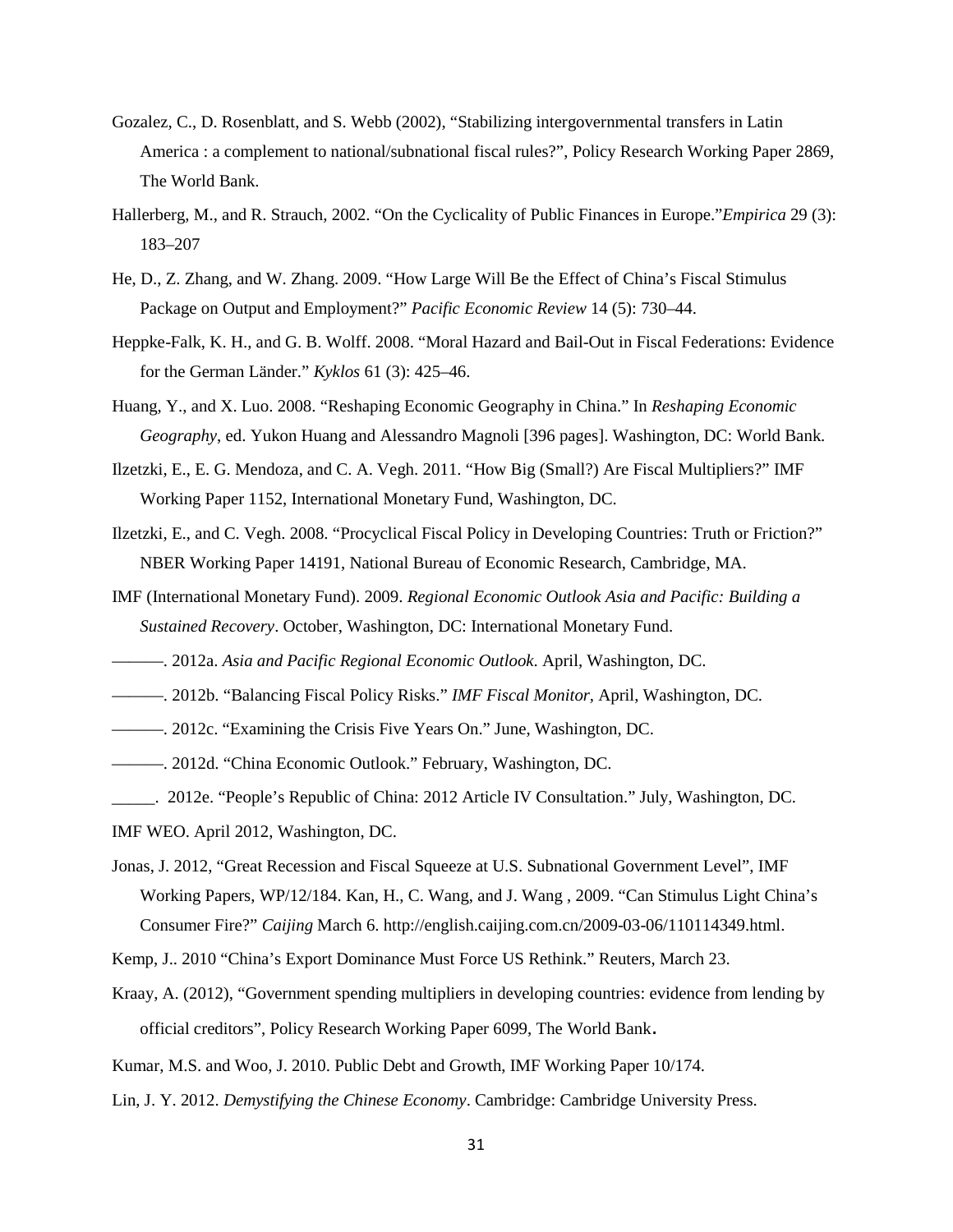- Lin, J. Y. 2011. "Bridges to Somewhere: More Austerity Won't Save the Global Economy: Building Infrastructure Just Might." *Foreign Policy* September 1. [http://www.foreignpolicy.com/articles/2011/09/01/bridges\\_to\\_somewhere?page=0,1](http://www.foreignpolicy.com/articles/2011/09/01/bridges_to_somewhere?page=0,1)
- Lin, J., and V. Treichel. 2012. "The Unexpected Global Financial Crisis: Researching Its Root Cause." World Bank Policy Research Working Paper 5937, Washington, DC.
- Nallari, R.. 2010. "Re-thinking Fiscal Multipliers in a Globalized World." World Bank Policy Research Working Paper 5277, Washington, DC.
- Naughton, B. 2009. "Understanding the Chinese Stimulus Package." *China Leadership Monitor* 28.
- OECD (Organisation for Economic Co-operation and Development). 2012. *Economic Outlook*. Paris.
- Reinhart, C., and K Rogoff. 2010. "Growth in a Time of Debt." NBER Working Paper 15369, National Bureau of Economic Research, Cambridge, MA. http://www.nber.org/papers/w15639.
- Rodden J., and E. Wibbels. 2010. "Fiscal Decentralization and the Business Cycle: An Empirical Study of Seven Federations." *Economics and Politics* 22 (1): 37–67.
- Roland Berger Strategy Consultants. 2009. *The Impact of the Chinese Economic Stimulus Plan: Current and Future.* [http://www.rolandberger.com/media/publications/2009-03-16-rbsc-pub-](http://www.rolandberger.com/media/publications/2009-03-16-rbsc-pub-Chinese_economic_stimulus_plan.html)[Chinese\\_economic\\_stimulus\\_plan.html.](http://www.rolandberger.com/media/publications/2009-03-16-rbsc-pub-Chinese_economic_stimulus_plan.html)
- Romer, C. and D. H. Romer (2010). [The Macroeconomic Effects of Tax Changes: Estimates Based on a](http://www.econ.berkeley.edu/~cromer/RomerDraft307.pdf)  [New Measure of Fiscal Shocks"](http://www.econ.berkeley.edu/~cromer/RomerDraft307.pdf), *American Economic Review.* Vol. 100, No. 3, June 2010
- Samake, I., and Y. Yang. 2011. "Low-Income Countries' BRIC Linkage: Are There Growth Spillovers?" IMF Working Paper 11/267, International Monetary Fund, Washington, DC.
- Seitz, H. 2000. "Fiscal Policy, Deficits and Politics of Subnational Governments: The Case of the German Laeder." Public Choice 102, pp. 183-218.
- Shen, C., J. Jin, and H-F.Zou. 2012. "Fiscal Decentralization in China: History, Impact, Challenges and Next Steps," Annals of Economics and Finance, 13-1,pp. 1-51.
- Sorensen, B. E., and O. Yosha. 2001. "Is State Fiscal Policy Asymmetric over the Business Cycle?" *Economic Review* 43–64, Federal Reserve Bank of Kansas City, Kansas City, MO. [http://kansascityfed.org/publicat/econrev/Pdf/3q01sore.pdf.](http://kansascityfed.org/publicat/econrev/Pdf/3q01sore.pdf)
- Spilimbergo, A., S. Symansky, and M. Schindler. 2009. "Fiscal Multipliers." IMF Staff Position Note, March, Washington, DC.
- Talvi, E., and C. A. Vegh. 2000. "Tax Base Variability and Procyclical Fiscal Policy." NBER Working Paper 7499, National Bureau of Economic Research, Cambridge, MA.
- World Bank. 2012. China small and medium town's overview. Washington DC.: World Bank.